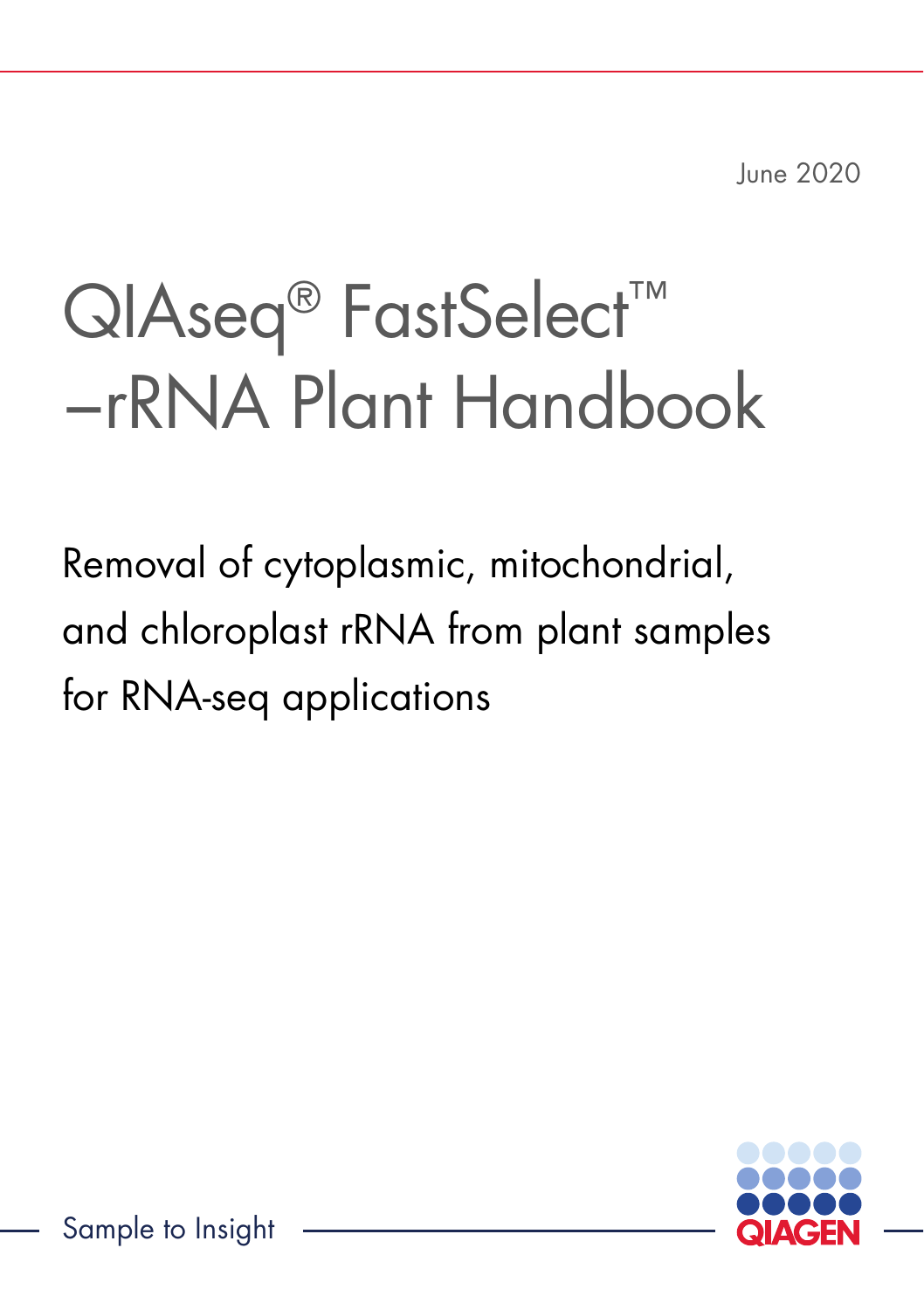# Contents

| Protocol: QIAseq FastSelect -rRNA Plant with the QIAseq Stranded Total RNA Lib Kit  9 |
|---------------------------------------------------------------------------------------|
| Protocol: QIAseq FastSelect -rRNA Plant with TruSeq Stranded Library Preparation  12  |
| Protocol: QIAseq FastSelect -rRNA Plant with the NEBNext Ultra II Directional         |
|                                                                                       |
| Protocol: QIAseq FastSelect -rRNA Plant with the KAPA RNA HyperPrep Kit  17           |
|                                                                                       |
|                                                                                       |
|                                                                                       |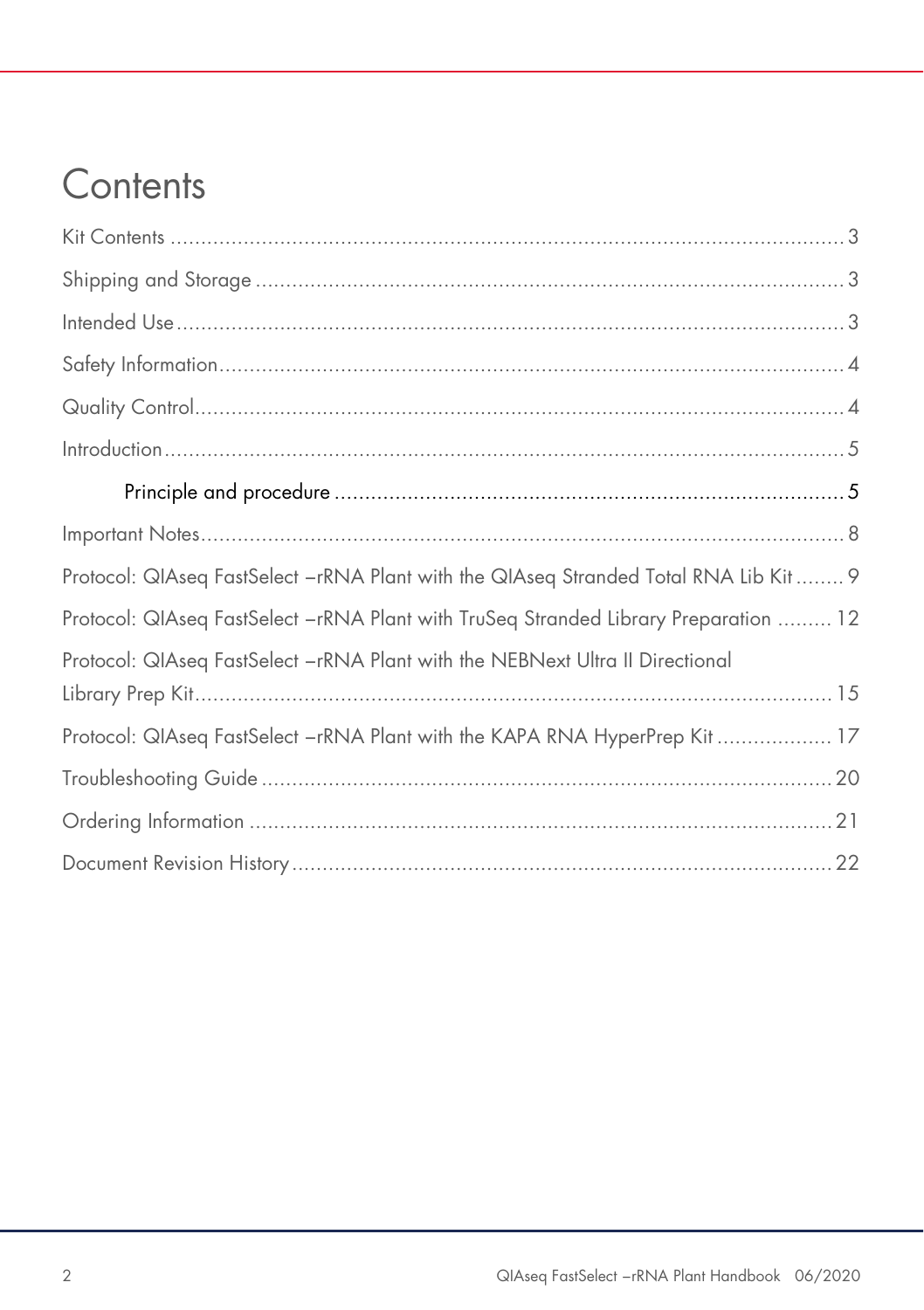### Kit Contents

| QIAseg FastSelect -rRNA Plant Kit | (24)   | (96)   | (384)  |  |
|-----------------------------------|--------|--------|--------|--|
| Catalog no.                       | 334315 | 334317 | 334319 |  |
|                                   |        |        |        |  |
| Number of reactions               | 24     | 96     | 384    |  |

# Shipping and Storage

QIAseq FastSelect is shipped on blue ice. Upon receipt, all components should immediately be stored in a constant-temperature freezer at −30 to −15°C. Under these conditions, the components are stable, without showing any reduction in performance and quality, until the date indicated on the box label.

### Intended Use

The QIAseq FastSelect −rRNA Plant Kit is intended for molecular biology applications. This product is not intended for the diagnosis, prevention, or treatment of a disease.

All due care and attention should be exercised in the handling of the products. We recommend all users of QIAGEN® products to adhere to the NIH guidelines that have been developed for recombinant DNA experiments, or to other applicable guidelines.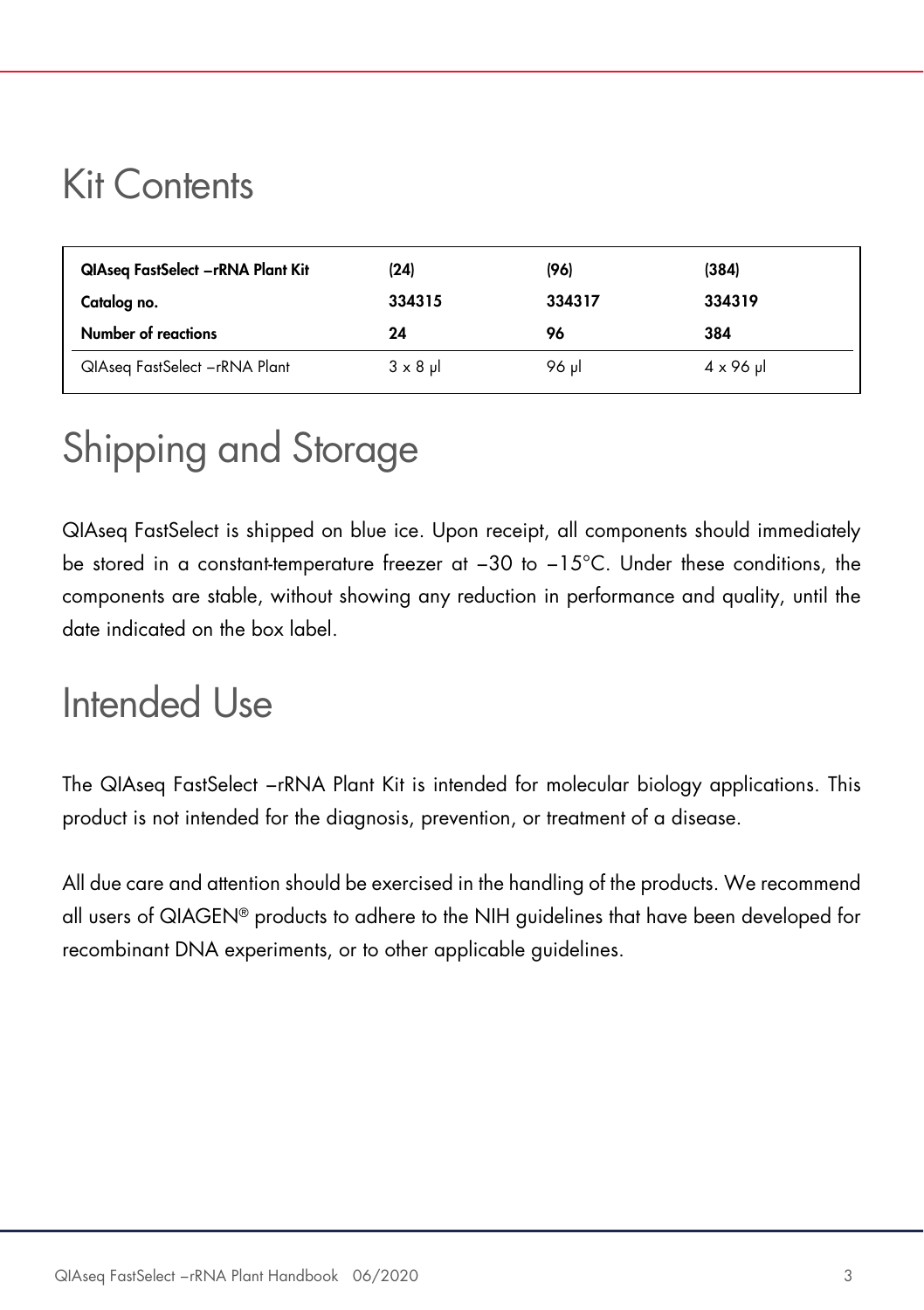### Safety Information

When working with chemicals, always wear a suitable lab coat, disposable gloves, and protective goggles. For more information, please consult the appropriate safety data sheets (SDSs). These are available online in convenient and compact PDF format at www.qiagen.com/safety where you can find, view, and print the SDS for each QIAGEN kit and kit component.

### Quality Control

In accordance with QIAGEN's ISO-certified Quality Management System, each lot of QIAseq FastSelect is tested against predetermined specifications to ensure consistent product quality.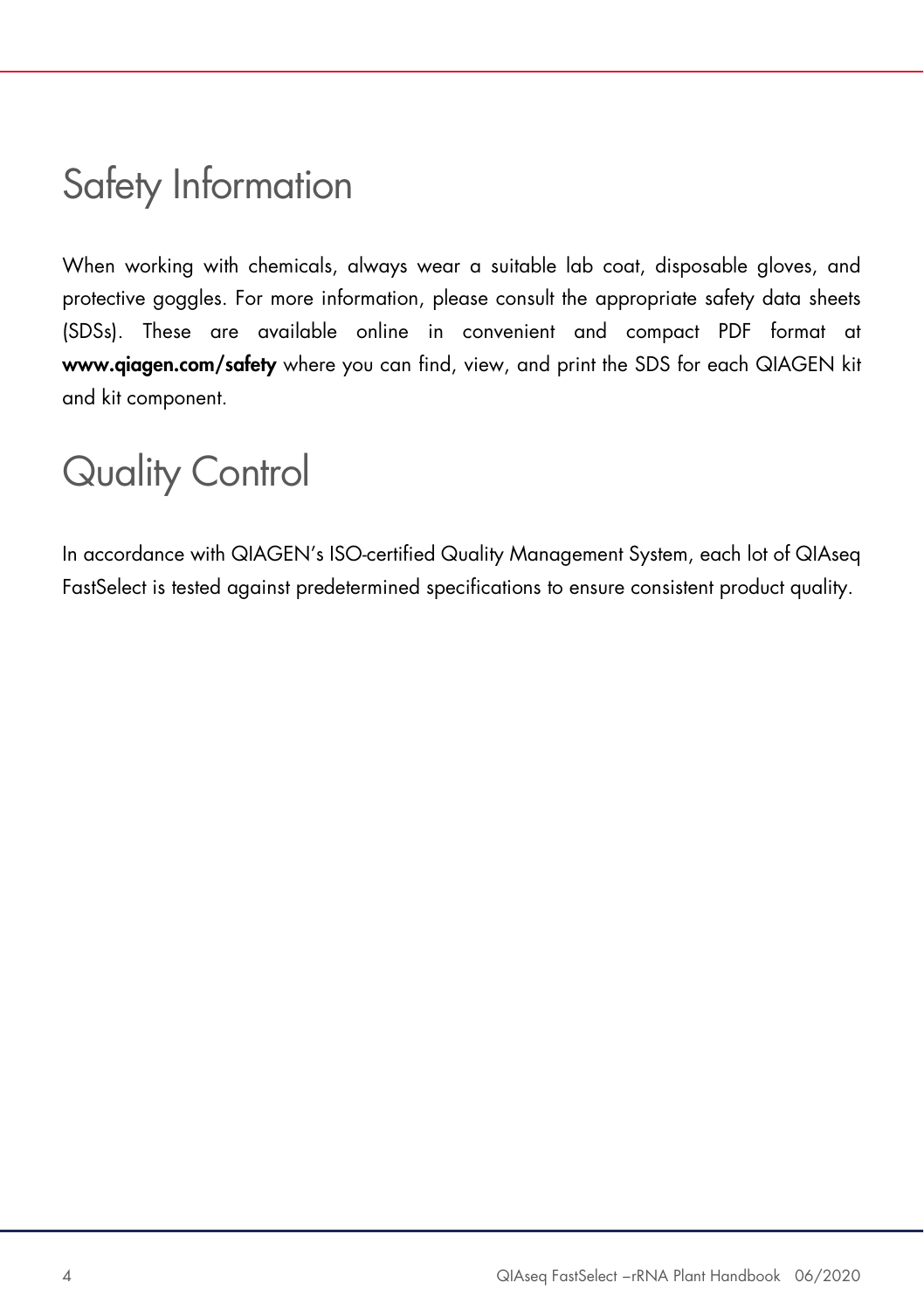### Introduction

RNA-focused next-generation sequencing (NGS) enables a thorough investigation of both coding and noncoding RNAs. While performing stranded library preparation, significantly overrepresented RNAs such as ribosomal RNA (rRNA) must be avoided to facilitate optimal read allocation. In fact, cytoplasmic, mitochondrial, and chloroplast rRNA comprise more than 90% of the total RNA in common plant samples. QIAseq FastSelect -rRNA Plant is a breakthrough technology that rapidly and efficiently removes cytoplasmic, mitochondrial, and chloroplast rRNA during NGS library preparation from 1 ng − 1 µg of plant RNA samples, in just 14 minutes.

QIAseq FastSelect works with existing RNA-seq workflows during the reverse-transcription step for the removal of up to 99% of unwanted plant cytoplasmic, mitochondrial, and chloroplast rRNAs.

Library preparation kits from QIAGEN, Illumina®, Roche®, New England Biolabs® (NEB®), and others are compatible with the QIAseq FastSelect method for RNA removal.

### Principle and procedure

QIAseq FastSelect is designed for fast and selective removal of cytoplasmic, mitochondrial, and chloroplast rRNA from total RNA during NGS RNA library preparation. The simple 1-step protocol calls for the FastSelect reagent to be directly combined with total RNA (1 ng − 1 µg) and any reaction buffers necessary for RNA heat fragmentation. After the optional heat fragmentation is performed, the reaction is gradually cooled to 25°C. The remaining librarypreparation-specific steps then follow without the need for any additional enzymatic cleanups or RNA depletion steps. QIAseq FastSelect works by preventing the cDNA synthesis of rRNA. QIAseq FastSelect has been designed to work equally well with high-quality RNA or highly fragmented samples.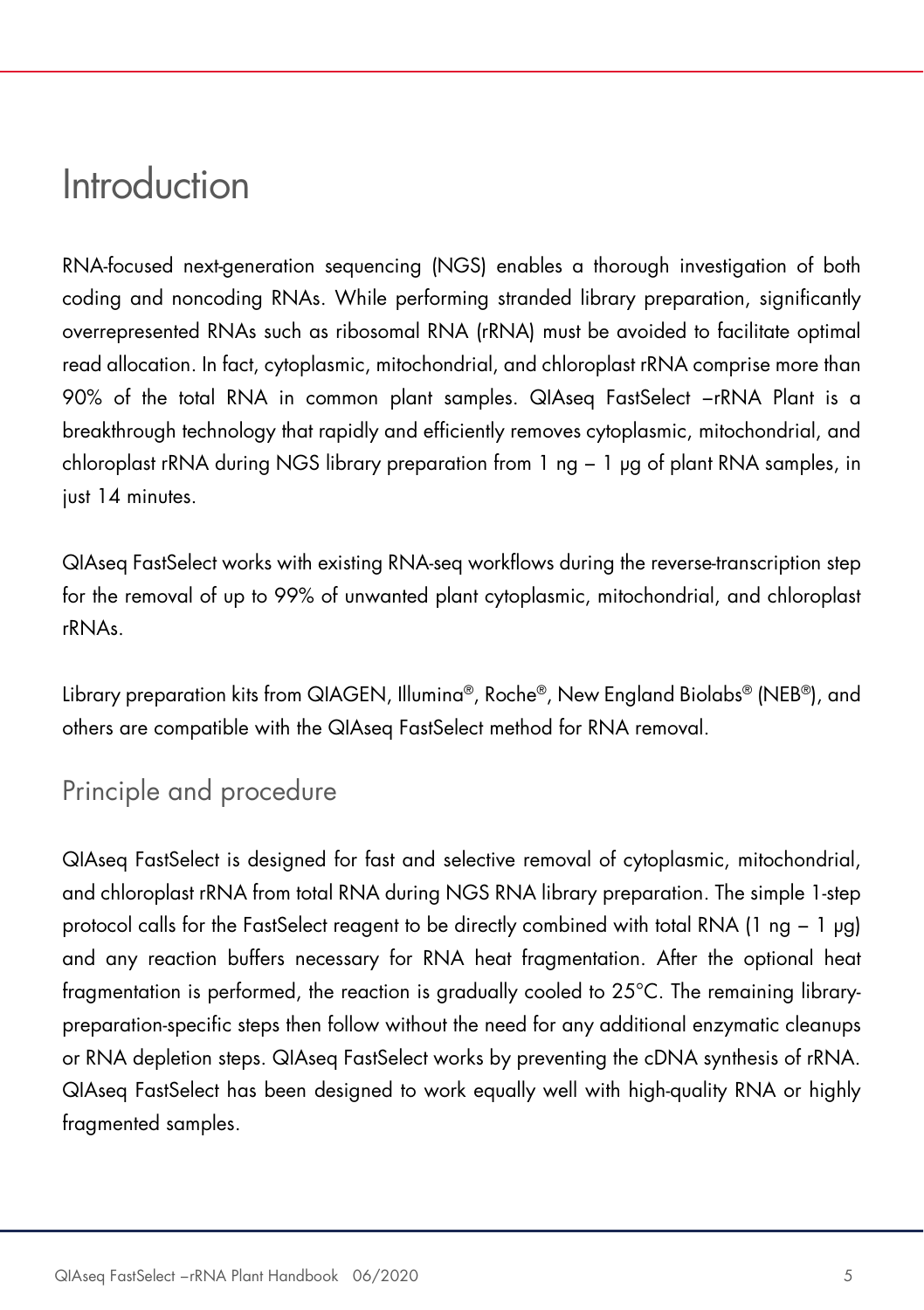#### QIAseq FastSelect −rRNA Plant: Types of rRNAs that are removed and species

QIAseq FastSelect −rRNA Plant has been designed to remove cytoplasmic (5.8S, 18S, and 25S), mitochondrial (5S, 18S, and 26S), and chloroplast (4.5S, 5S, 16S, and 23S) rRNA from Arabidopsis thaliana and Arabidopsis lyrata. In addition to Arabidopsis total RNA, QIAseq FastSelect −rRNA Plant has been tested with a variety of other RNA samples (Table 1). Depending on rRNA sequence homology, FastSelect −rRNA Plant will work on additional plant species.

| <b>Species</b> | % rRNA reads<br>without FastSelect | % rRNA reads<br>with FastSelect | % knockdown |
|----------------|------------------------------------|---------------------------------|-------------|
| Arabidopsis    | 96.2                               | 0.8                             | 99          |
| Barley         | 96.0                               | 7.9                             | 92          |
| Corn           | 94.7                               | 9.8                             | 90          |
| Cotton         | 94.1                               | 1.3                             | 99          |
| Flaxseed       | 95.9                               | 12.6                            | 87          |
| Maple          | 93.5                               | 10.5                            | 89          |
| Oat            | 94.8                               | 0.7                             | 99          |
| Potato         | 95.1                               | 6.5                             | 93          |
| Rice           | 94.7                               | 8.1                             | 91          |
| Rye            | 96.2                               | 0.8                             | 99          |
| Sorghum        | 96.2                               | 20.2                            | 79          |
| Soybean        | 96.0                               | 6.3                             | 93          |
| Wheat          | 95.8                               | 5.5                             | 94          |

Table 1. Summary of rRNA removal using QIAseq FastSelect −rRNA Plant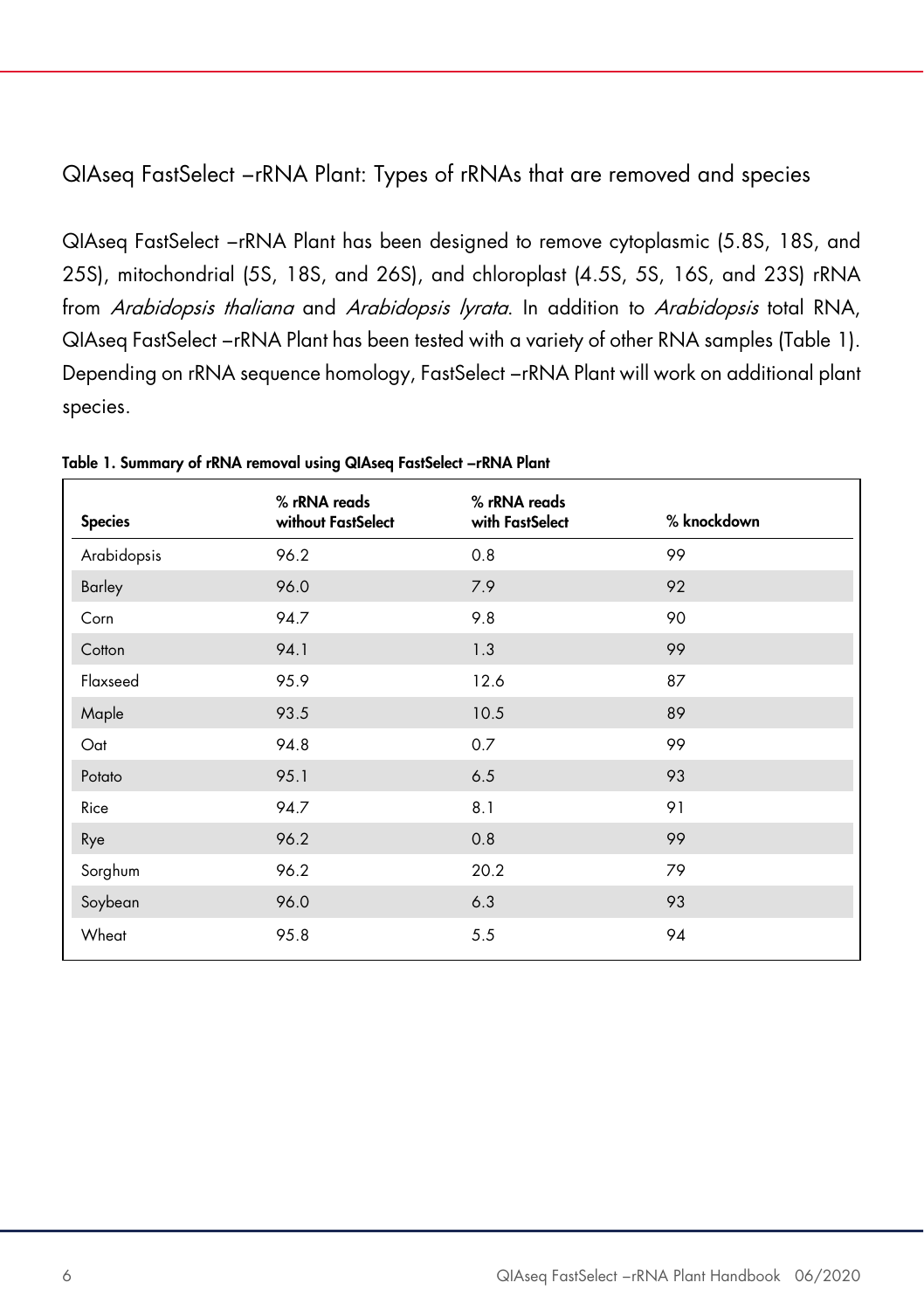QIAseq FastSelect: sample type and stranded library kit compatibility

QIAseq FastSelect has been designed to be compatible with total RNA and mRNA-enriched samples isolated from cells, fresh/frozen tissue, FFPE tissue, whole blood, and serum/plasma samples, including exosomes. The QIAseq FastSelect reagent and protocol has been tested with a variety of commercially available stranded RNA library preparation kits from QIAGEN, Illumina, NEB, and Roche. For questions regarding specific protocols for kits that are not detailed in the handbook, please contact QIAGEN Technical Services at **support.qiagen.com**.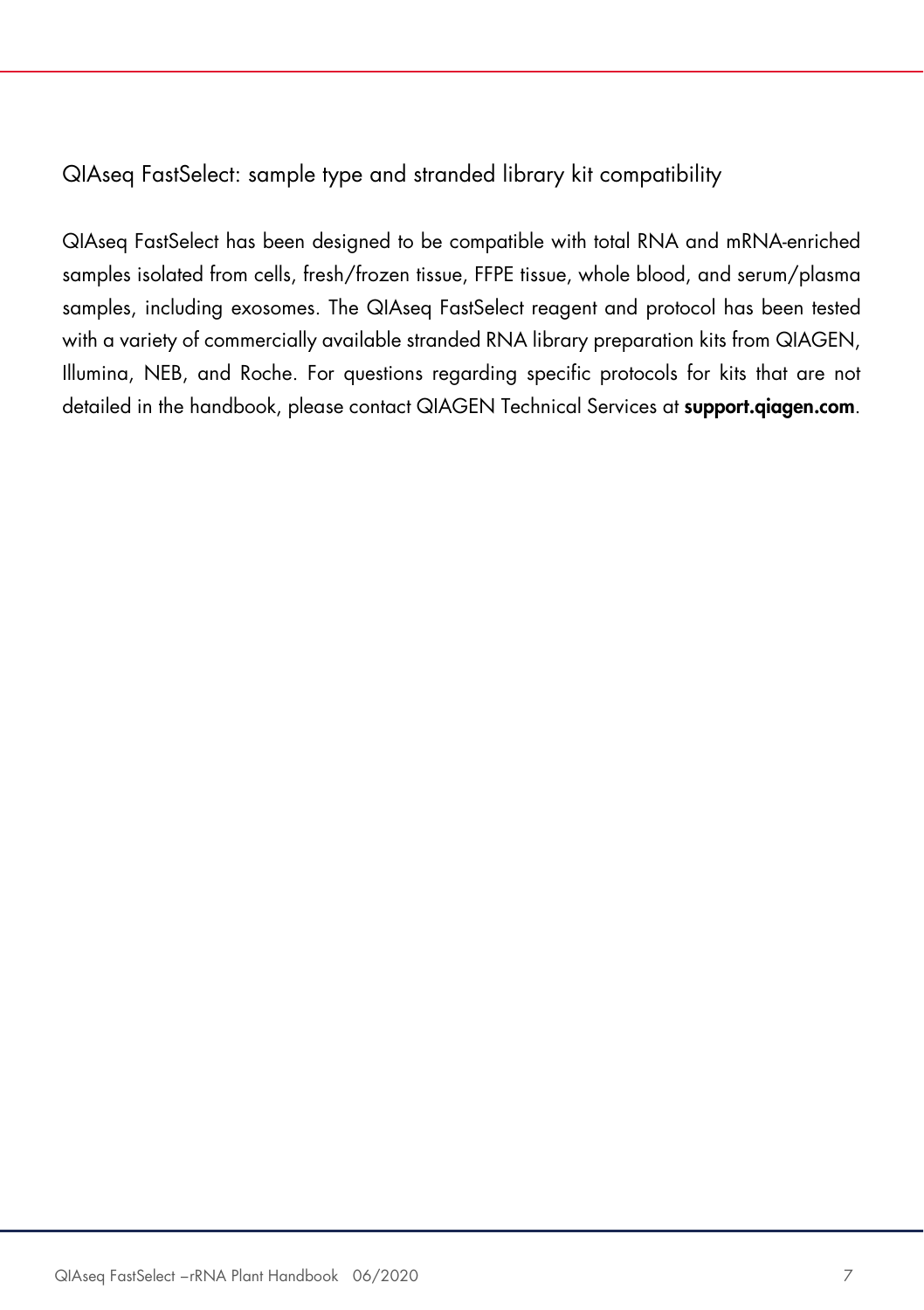### Important Notes

- We highly recommend DNase treatment (on-column and in-solution) of total RNA samples.
- It is not possible to test the efficiency of the FastSelect reaction by running a portion of the eluate from the bead cleanup on a Bioanalyzer®, TapeStation®, Fragment Analyzer™, etc. FastSelect works by inhibiting reverse transcription of bacterial rRNA, which does not occur until the first-strand synthesis reaction during library prep.
- QIAseq FastSelect is an inline solution for the removal of unwanted plant rRNAs during NGS library preparation. The total RNA input is defined by the range of the RNA library kit used. For example, the QIAseq Stranded Total RNA Lib Kit (cat. no. 180743 or 180745) has a total RNA input range of 100 ng – 1 µg. As a result, you would start with  $100$  ng  $-1$  µg into the FastSelect reaction.
- QIAseq FastSelect −rRNA Plant is compatible with other QIAseq FastSelect Kits and can be combined to remove additional RNAs. For example, when working with mixed plant/bacterial samples, QIAseq FastSelect −rRNA Plant is fully compatible with QIAseq FastSelect −5S/16S/23S (which is used to remove bacterial rRNA). For relevant protocols, please refer to the QIAsea FastSelect –5S/16S/23S Handbook, www.qiagen.com/HB-2695.
- The rRNA removal imparted by QIAseq FastSelect is extremely robust, especially when compared to other methods. We recommend to prepare libraries and use the standard protocol for library preparation unless specifically noted in the handbook.
- If the yield of the library is less than other methods, this is often caused by the increased removal of RNA imparted by the QIAseq FastSelect method and is normal. In our experience, adding 2 cycles of library amplification is usually sufficient to increase library yield for all downstream quantification and sequencing applications.
- Depending on the RNA-seq kit and RNA input amounts, adapter–dimers may be observed. If this happens, we recommend that you perform a second bead-based cleanup reaction of the final library.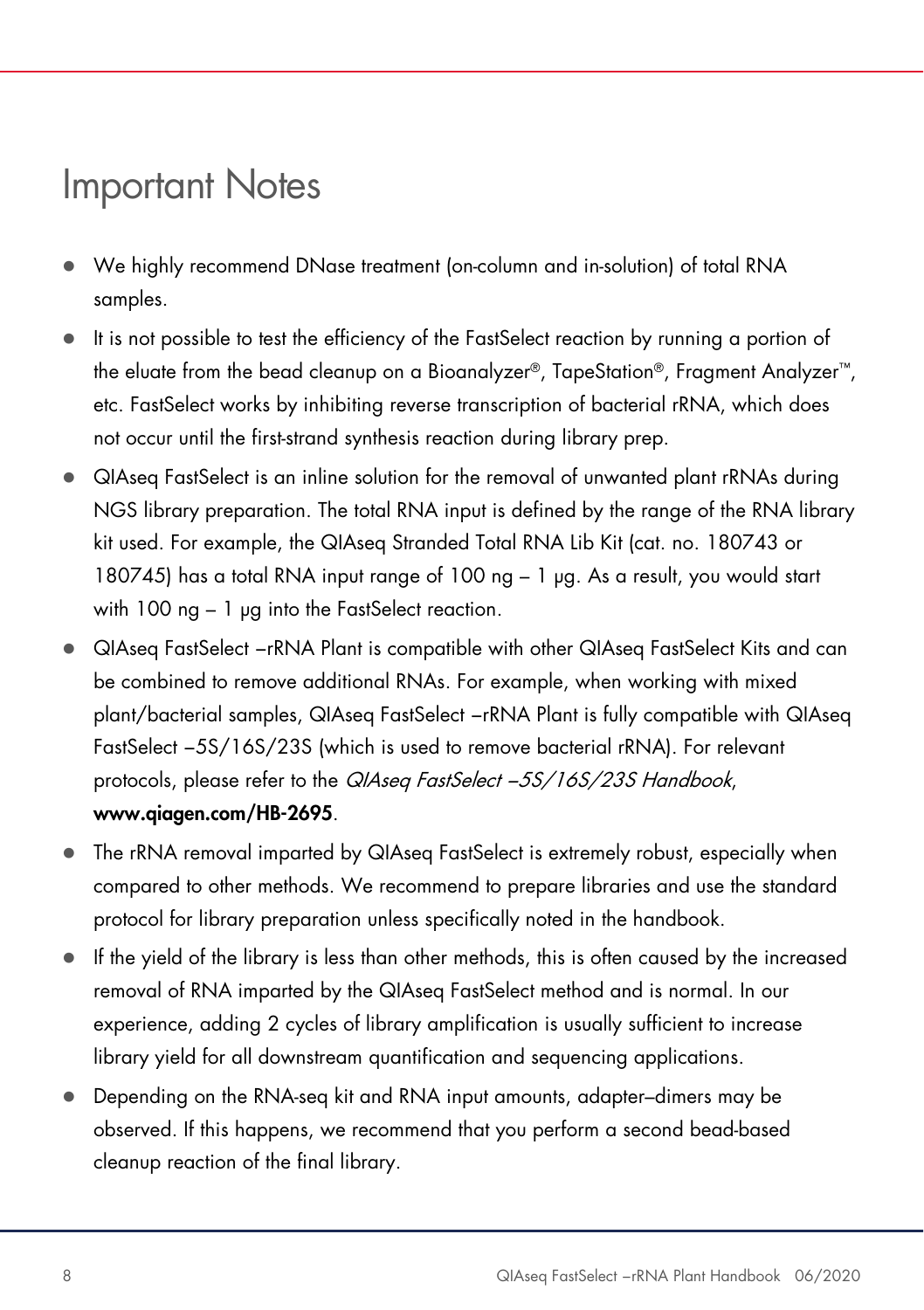### Protocol: QIAseq FastSelect -rRNA Plant with the QIAseq Stranded Total RNA Lib Kit

#### Important points before starting

- The QIAseq Stranded Total RNA Lib Kit (cat. no. 180743 or 180745) is required for use with this protocol.
- This protocol has been tested with 100 ng − 1 µg of total RNA.
- Refer to the *QIAseq Stranded Total RNA Lib Kit Handbook* available at www.qiagen.com/HB-2465

#### Procedure

- 1. Thaw total RNA on ice. Gently mix, briefly centrifuge to collect residual liquid from the sides of the tubes, and return to ice.
- 2. Prepare the reagents required for the RNA fragmentation and QIAseq FastSelect −rRNA Plant.
	- 2a. Thaw 5x RT Buffer and nuclease-free water from the QIAseq Stranded Kit at room temperature.
	- 2b. Vortex 5x RT Buffer, nuclease-free water, and the tube(s) from the QIAseq FastSelect Kit, and then briefly centrifuge.
- 3. On ice, prepare the fragmentation/RNA removal reaction according to Table 2. Briefly centrifuge, mix by pipetting up and down 10 times, and centrifuge briefly again. Note: If setting up more than one reaction, prepare a volume of Master Mix that is 10% greater than what is required for the total number of reactions.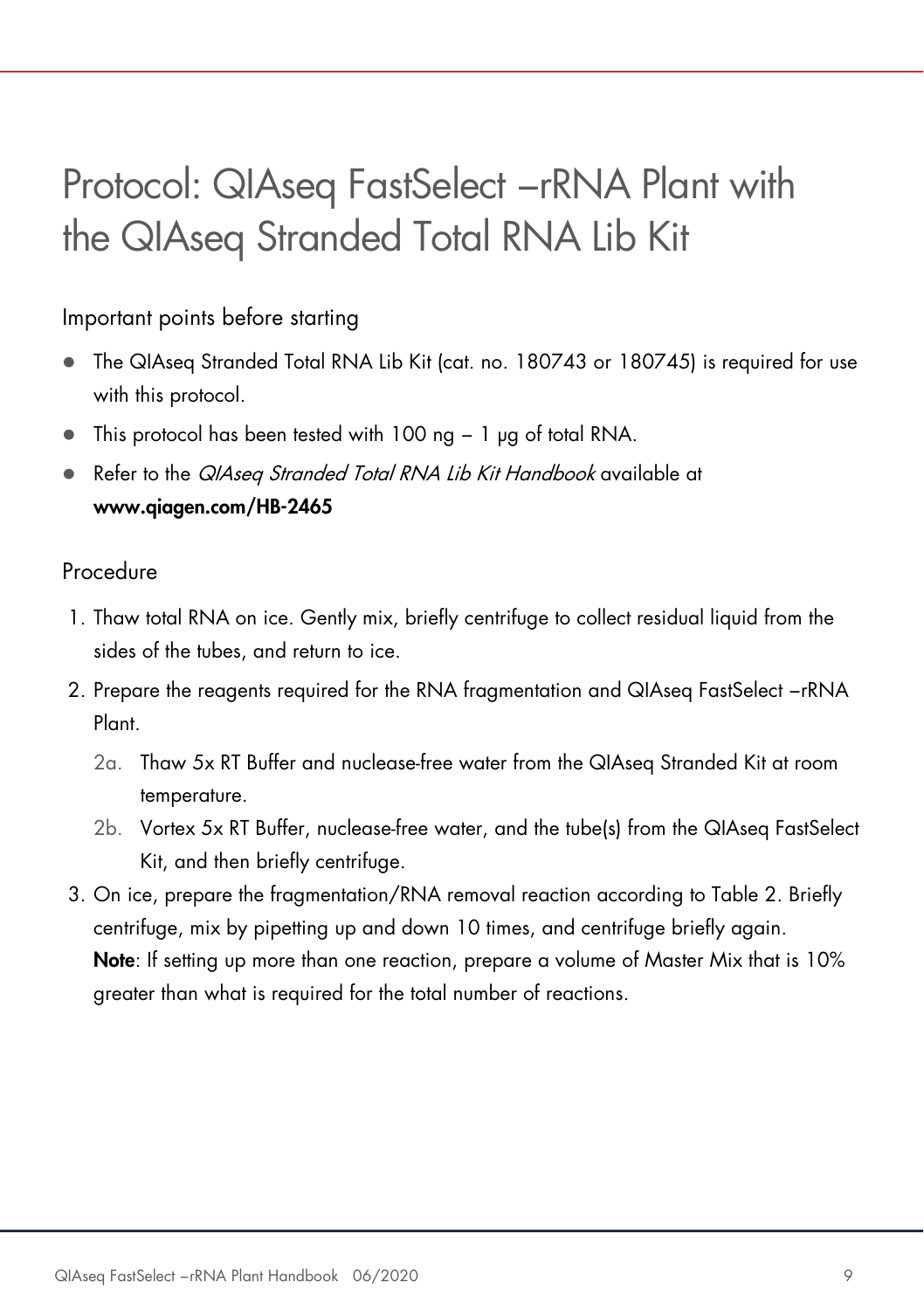Table 2. Setup of fragmentation/RNA removal reactions

| Component                      | Volume/reaction                      |
|--------------------------------|--------------------------------------|
| Total RNA (100 ng $-1$ µg)     | Variable                             |
| RT Buffer, 5x*                 | $8 \mu$                              |
| QIAseq FastSelect - rRNA Plant | 1 µl                                 |
| <b>ERCC Controlt</b>           | Optional                             |
| Nuclease-free water            | Bring total reaction volume to 37 µl |
| <b>Total volume</b>            | $37 \mu$                             |

\* From the QIAseq Stranded Total RNA Lib Kit.

† ERCC Control RNA can be added according to the concentrations specified by the manufacturer. If added, the total fragmentation/RNA removal reaction volume should remain 37 µl.

4. Incubate as described in Table 3, according to input RNA quality and desired insert size. Important: Regardless of the time and temperature chosen in step 1, steps 2−9 must be performed.

| Table 3. Combined QIAseq fragmentation and FastSelect hybridization protocol |
|------------------------------------------------------------------------------|
|------------------------------------------------------------------------------|

| Input RNA quality                                                                                                                                                    | Step           | Insert size $\sim$ 150-250 bp | Insert size $~350$ bp         |
|----------------------------------------------------------------------------------------------------------------------------------------------------------------------|----------------|-------------------------------|-------------------------------|
| High quality (RIN >9)                                                                                                                                                | $1*$           | 15 min at $95^{\circ}$ C      | $3$ min at 95 $\degree$ C     |
| Moderate quality (RIN 5-6)                                                                                                                                           | $1*$           | 10 min at $95^{\circ}$ C      | 3 min at 95°C                 |
| FFPE or degraded sample (RIN <3)                                                                                                                                     | $1*$           | No fragmentation <sup>t</sup> | No fragmentation <sup>t</sup> |
| Steps 2-9 are performed regardless<br>of input RNA quality. They need to<br>be performed whether the RNA is<br>high quality, moderate quality, FFPE,<br>or degraded. | 2              | 2 min at $75^{\circ}$ C       | 2 min at $75^{\circ}$ C       |
|                                                                                                                                                                      | 3              | 2 min at $70^{\circ}$ C       | 2 min at $70^{\circ}$ C       |
|                                                                                                                                                                      | $\overline{4}$ | 2 min at $65^{\circ}$ C       | 2 min at $65^{\circ}$ C       |
|                                                                                                                                                                      | 5              | 2 min at $60^{\circ}$ C       | 2 min at $60^{\circ}$ C       |
|                                                                                                                                                                      | 6              | 2 min at $55^{\circ}$ C       | 2 min at $55^{\circ}$ C       |
|                                                                                                                                                                      | 7              | 2 min at $37^{\circ}$ C       | 2 min at $37^{\circ}$ C       |
|                                                                                                                                                                      | 8              | 2 min at $25^{\circ}$ C       | 2 min at $25^{\circ}$ C       |
|                                                                                                                                                                      | 9              | Hold at 4°C                   | Hold at 4°C                   |

\* Choose one option for the time on step 1 according to the input RNA quality and desired insert size.

† Also suitable for exosomal RNA or RNA of other origin with a size of 80−500 bp.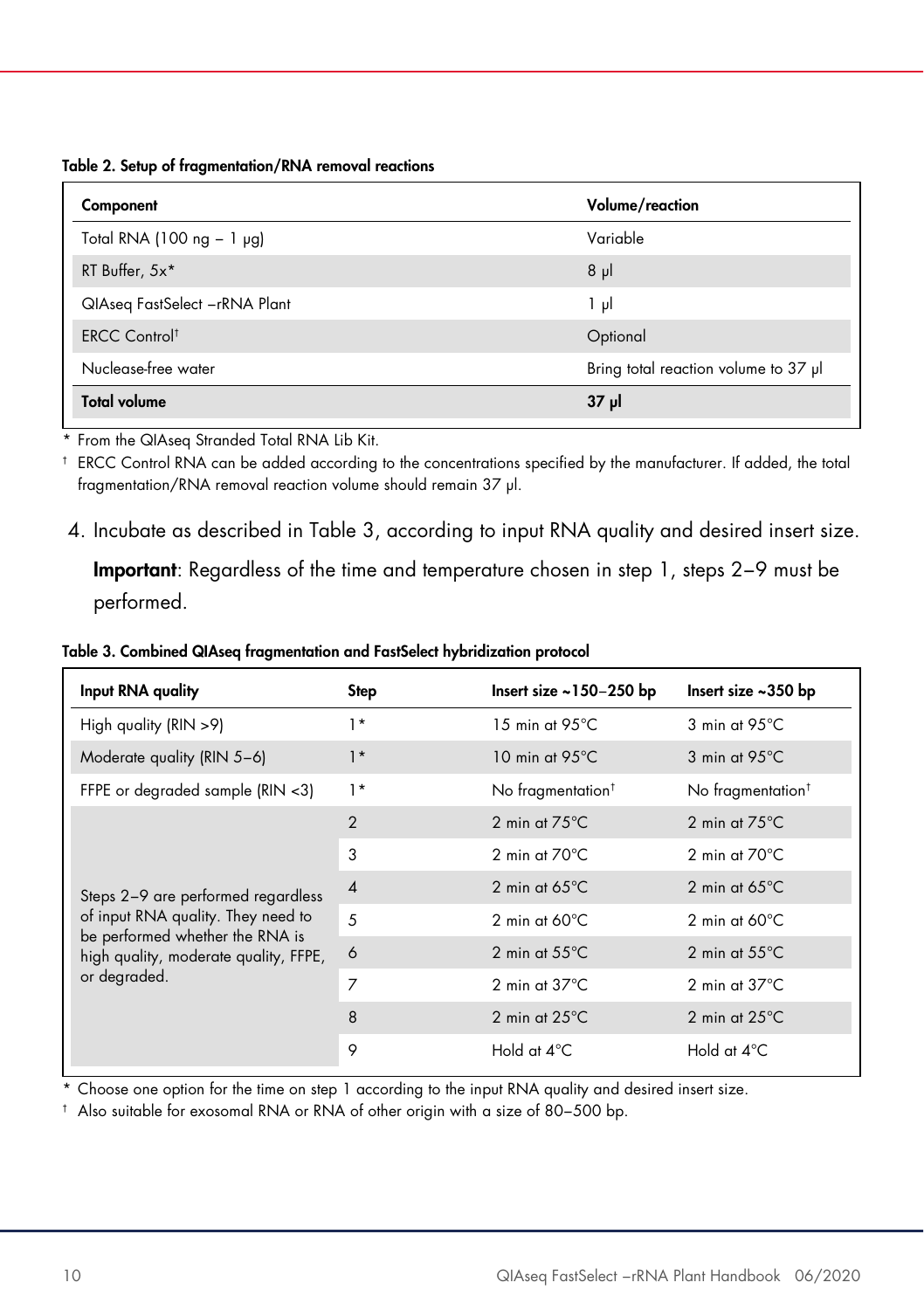- 5. Refer to the QIAseq Stranded Total RNA Lib Kit Handbook and immediately proceed to "Protocol: First-strand Synthesis".
- 6. Follow the QIAseq Stranded Total RNA Lib Kit Handbook to perform all remaining library construction steps.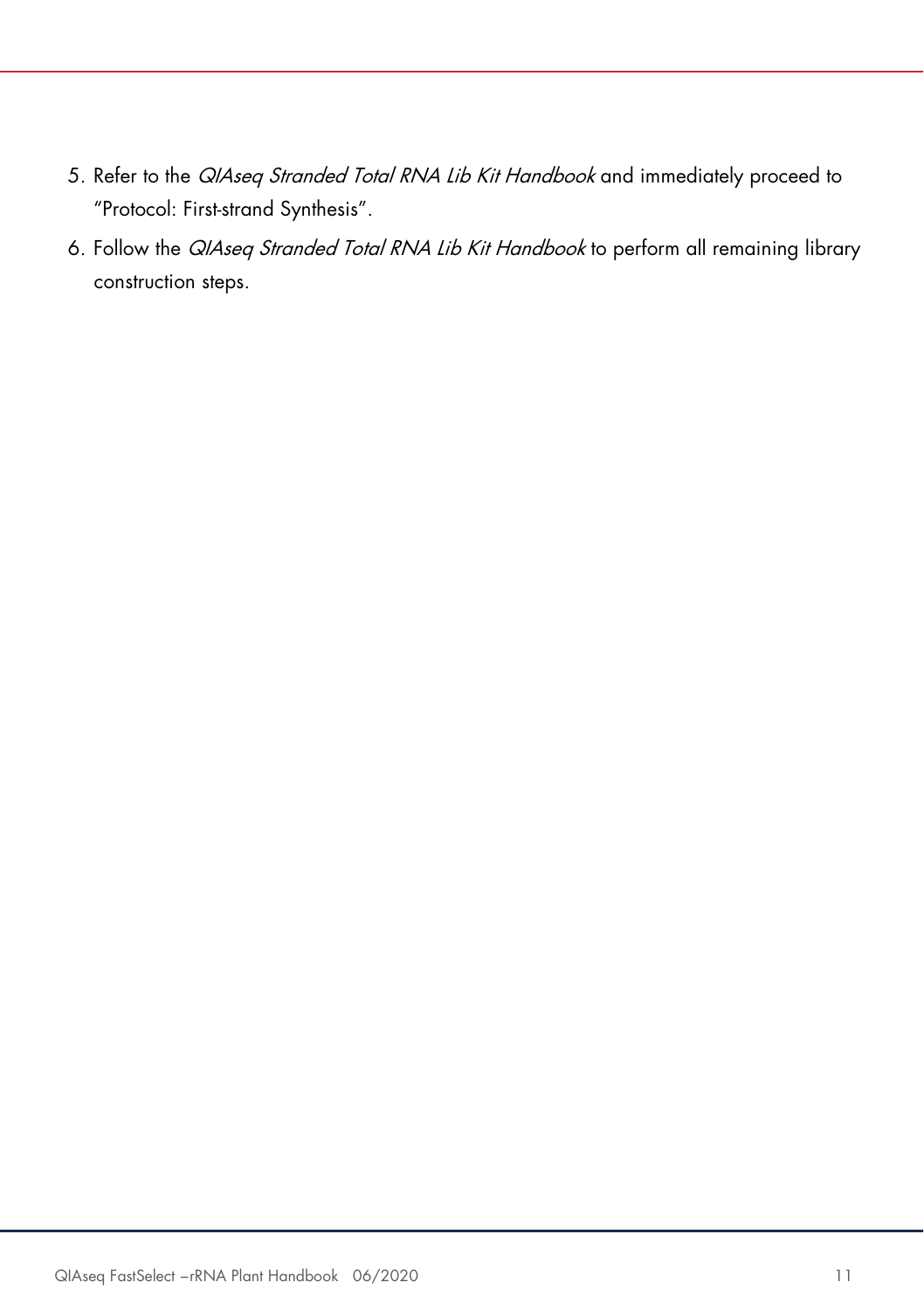# Protocol: QIAseq FastSelect -rRNA Plant with TruSeq Stranded Library Preparation

Important points before starting

● The TruSeq® Stranded mRNA Library Prep (Illumina cat. no. 20020594 or 20020595) is required for use with this protocol.

Note: With this protocol, do not perform mRNA purification. Instead, follow the steps outlined below before proceeding to "Synthesize First Strand cDNA" in the *TruSeq* Stranded mRNA Reference Guide. By doing this, a stranded, total RNA library preparation will be performed.

- This protocol has been tested with 100 ng − 1 µg of total RNA.
- **Important:** It is highly recommended to dilute the Illumina adapters 2-fold compared to what is suggested in the default Illumina protocol.
- Refer to the *TruSeq Stranded mRNA Reference Guide* (1000000040498).

#### Procedure

- 1. Vortex the tube(s) from the QIAsea FastSelect Kit, and then briefly centrifuge to collect residual liquid from the sides of the tubes.
- 2. To 100 ng − 1 µg of total RNA, which is required to be in a maximum volume of 5 μl, add 1 μl of QIAseq FastSelect −rRNA Plant.
- 3. From the TruSeq Stranded mRNA Library Prep, add 14.5 μl FPF to bring the volume of the reaction to 20.5 μl.
- 4. Mix thoroughly by pipetting up and down several times, and then briefly centrifuge to collect residual liquid from the sides of the tubes.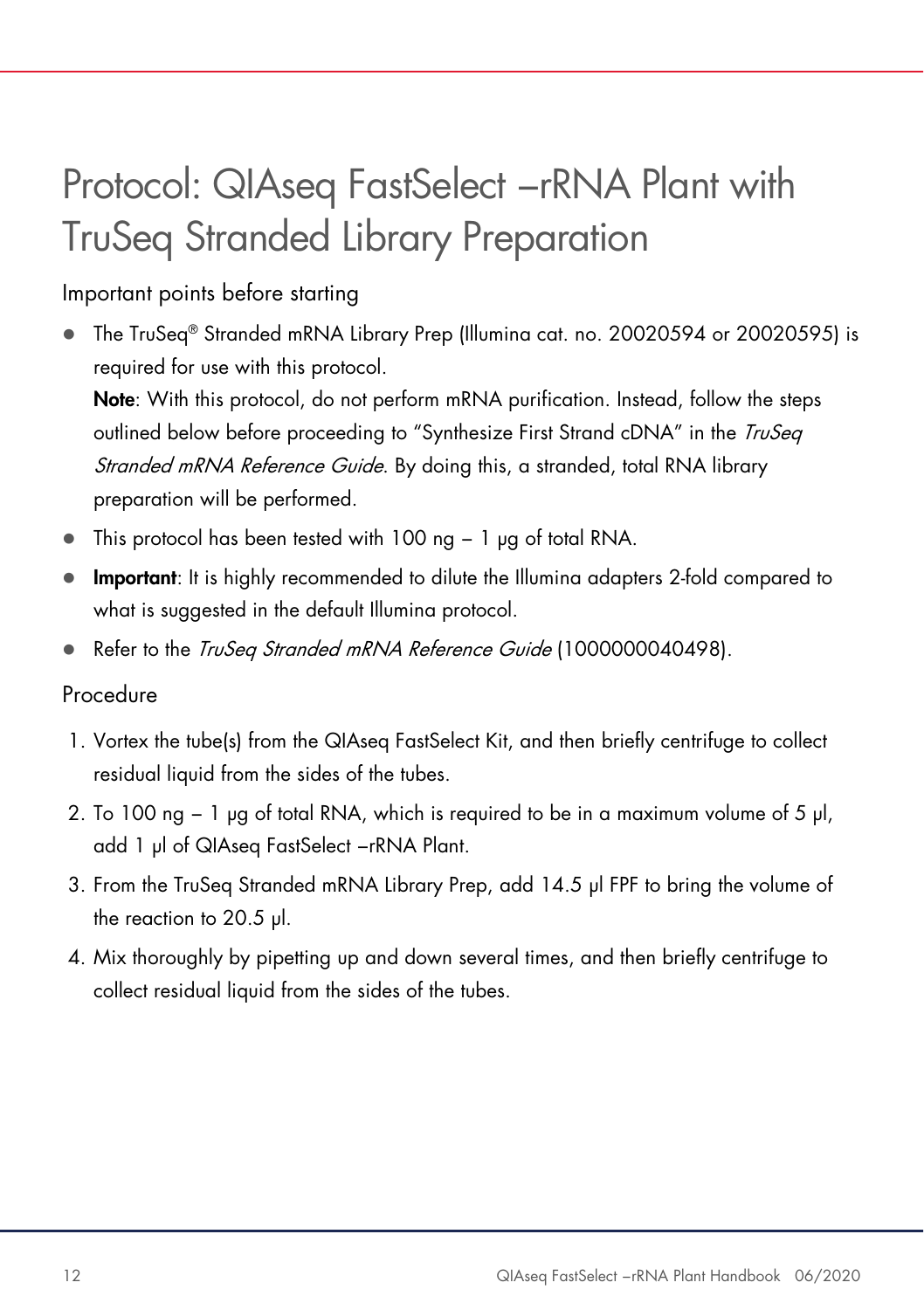5. Incubate in a thermal cycler with a heated lid, as described in Table 4.

Important: Table 5 can be consulted to adjust RNA insert size. Irrespective of time at 94°C, steps 2−9 listed in Table 4 must be performed.

| Step           | Time and temperature    |
|----------------|-------------------------|
| $1*$           | 8 min at 94°C*          |
| $\overline{2}$ | 2 min at 75°C           |
| 3              | 2 min at 70°C           |
| $\overline{4}$ | 2 min at $65^{\circ}$ C |
| 5              | 2 min at $60^{\circ}$ C |
| $\ddot{\circ}$ | 2 min at $55^{\circ}$ C |
| 7              | 2 min at $37^{\circ}$ C |
| 8              | 2 min at 25°C           |
| 9              | Hold at 4°C             |

Table 4. Combined TruSeq Stranded fragmentation and FastSelect hybridization protocol

Note: The remaining steps 2−9 are performed regardless of the time at 94°C.

\* The initial step at 94°C can be modified to permit longer RNA insert sizes. Refer to Table 5 for recommendations.

| Time at 94°C*    | Range of insert length (bp) | Median insert length (bp) | Average final library size<br>(Bioanalyzer bp) |
|------------------|-----------------------------|---------------------------|------------------------------------------------|
| $0$ min          | 130-350                     | 200                       | 467                                            |
| 1 min            | $130 - 310$                 | 190                       | 439                                            |
| $2$ min          | 130-290                     | 185                       | 410                                            |
| 3 min            | $125 - 250$                 | 165                       | 366                                            |
| 4 min            | 120-225                     | 160                       | 326                                            |
| 8 min            | 120-210                     | 155                       | 309                                            |
| $12 \text{ min}$ | 115-180                     | 140                       | 272                                            |

Table 5. Fragmentation time at 94°C for alternative RNA insert sizes

\* The remaining steps 2−9 from Table 4 must be performed regardless of the time at 94°C.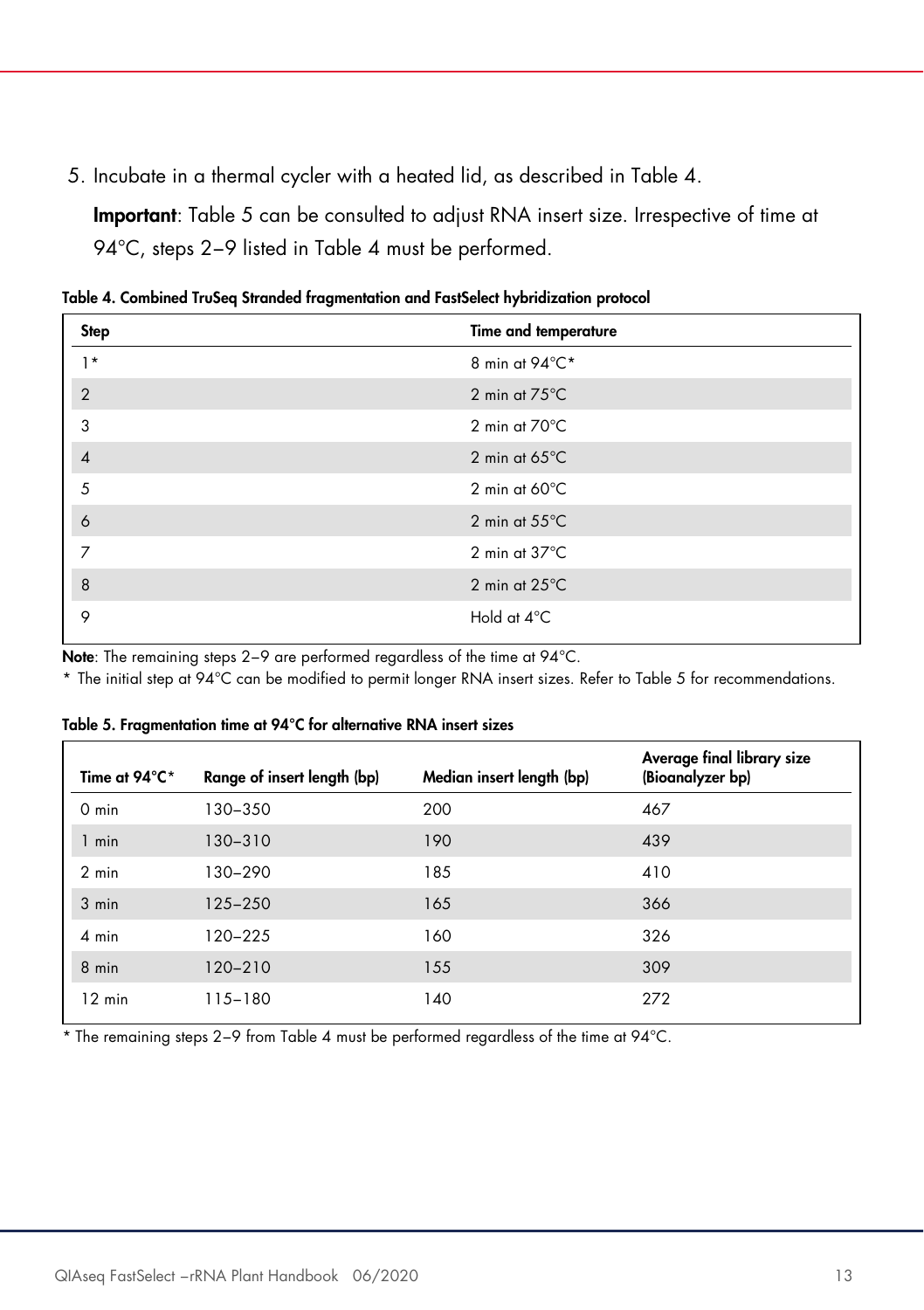6. Using 17 µl of this fragmented/hybridized RNA, refer to the *TruSeq Stranded mRNA* Reference Guide and immediately proceed to "Synthesize First Strand cDNA."

Note: From the *TruSeg Stranded mRNA Reference Guide*, the procedural step "Place the RBP plate on the magnetic stand and wait until the liquid is clear  $(-5 \text{ minutes})$ " is not applicable.

7. Follow the *TruSeq Stranded mRNA Reference Guide* to perform all remaining library construction steps.

### IMPORTANT



It is highly recommended to dilute the Illumina adapters 2-fold compared to what is suggested in the default Illumina protocol.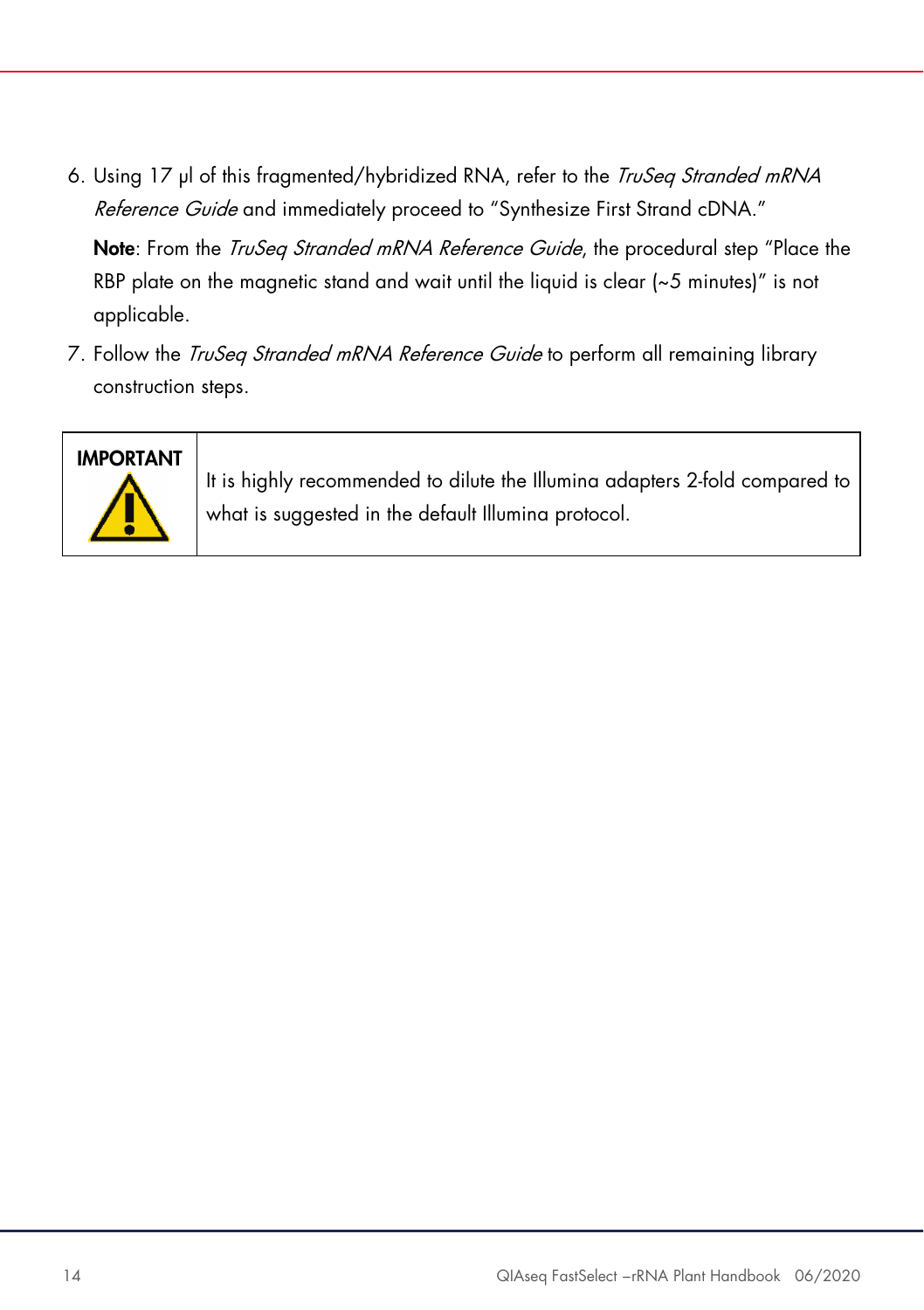### Protocol: QIAseq FastSelect -rRNA Plant with the NEBNext Ultra II Directional Library Prep Kit

Important points before starting

- The NEBNext® Ultra II Directional RNA Library Prep Kit for Illumina (NEB cat. no. E7760S or E7760L) is required for use with this protocol.
- This protocol has been tested with 5 ng − 1 µg of total RNA.
- Refer to the NEBNext Ultra II Directional RNA Library Prep Kit for Illumina Instruction Manual.

#### Procedure

- 1. Vortex the tube(s) from the QIAseq FastSelect Kit, and then briefly centrifuge to collect residual liquid from the sides of the tubes.
- 2. Referring to Section 4 from the NEBNext Ultra II Directional RNA Library Prep Kit for Illumina Instruction Manual, perform the following in place of steps 4.1.1 through 4.1.4:
	- 2a. Assemble the fragmentation and priming reaction described in Table 6 on ice in a nuclease-free tube.

#### Table 6. NEBNext Ultra II Stranded fragmentation and priming mix

| Component                                               | Volume/reaction |
|---------------------------------------------------------|-----------------|
| Total RNA $(5 \nmid -1)$ $\mu$ g)                       | $4 \mu$         |
| (Iilac) NEBNext First Strand Synthesis Reaction Buffer* | $4 \mu$         |
| (lilac) Random primers*                                 | اں 1            |
| <b>Total volume</b>                                     | 9 µl            |

From NEBNext Ultra II Directional Library Prep Kit.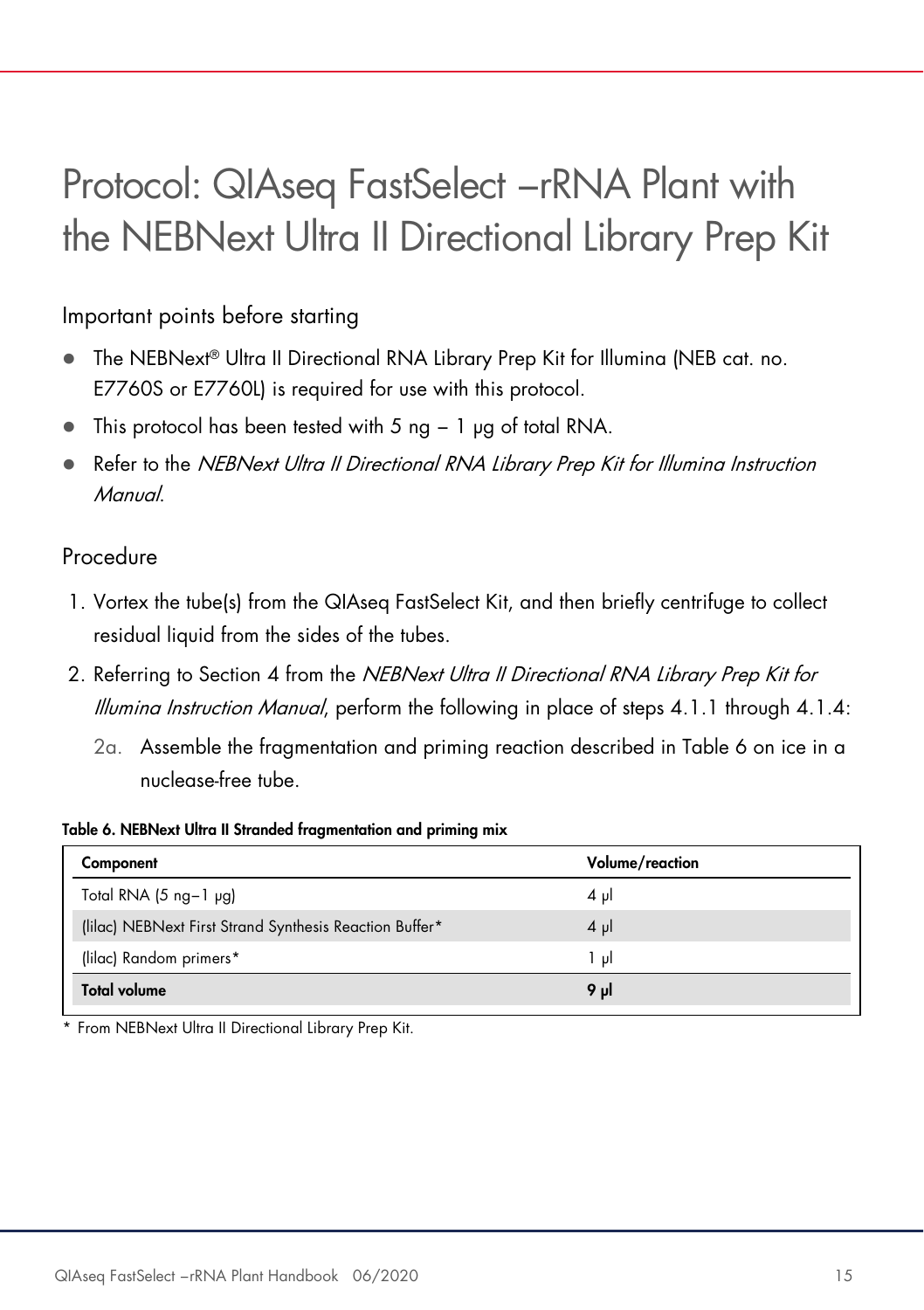- 2b. To the assembled fragmentation and priming mix, add 1 μl of QIAseq FastSelect −rRNA Plant.
- 2c. Mix thoroughly by pipetting up and down several times, and then briefly centrifuge to collect residual liquid from the sides of the tubes
- 2d. Incubate in a thermal cycler with a heated lid, as described in Table 7, according to your input RNA quality.

Important: Regardless of the time and temperature chosen in step 1, steps 2−9 must be performed.

| Step           | Intact RNA $(RIN > 7)$   | Partially degraded RNA (RIN 2-6) |
|----------------|--------------------------|----------------------------------|
|                | 15 min at $94^{\circ}$ C | $7-8$ min at $94^{\circ}$ C      |
| $\overline{2}$ | 2 min at $75^{\circ}$ C  | 2 min at $75^{\circ}$ C          |
| 3              | 2 min at $70^{\circ}$ C  | 2 min at $70^{\circ}$ C          |
| $\overline{4}$ | 2 min at $65^{\circ}$ C  | 2 min at $65^{\circ}$ C          |
| 5              | 2 min at $60^{\circ}$ C  | 2 min at $60^{\circ}$ C          |
| 6              | 2 min at $55^{\circ}$ C  | 2 min at $55^{\circ}$ C          |
| 7              | 2 min at $37^{\circ}$ C  | 2 min at $37^{\circ}$ C          |
| 8              | 2 min at $25^{\circ}$ C  | 2 min at $25^{\circ}$ C          |
| 9              | Hold at 4°C              | Hold at 4°C                      |

Table 7. Combined NEBNext Ultra II fragmentation and FastSelect hybridization protocol

- 3. Refer to the NEBNext Ultra II Directional RNA Library Prep Kit for Illumina Instruction Manual and immediately proceed to "First Strand cDNA Synthesis Reaction". Note: "First Strand cDNA Synthesis Reaction" is chapter 4.2 in the instruction manual.
- 4. Follow the NEBNext Ultra II Directional RNA Library Prep Kit for Illumina Instruction Manual to perform all remaining library construction steps.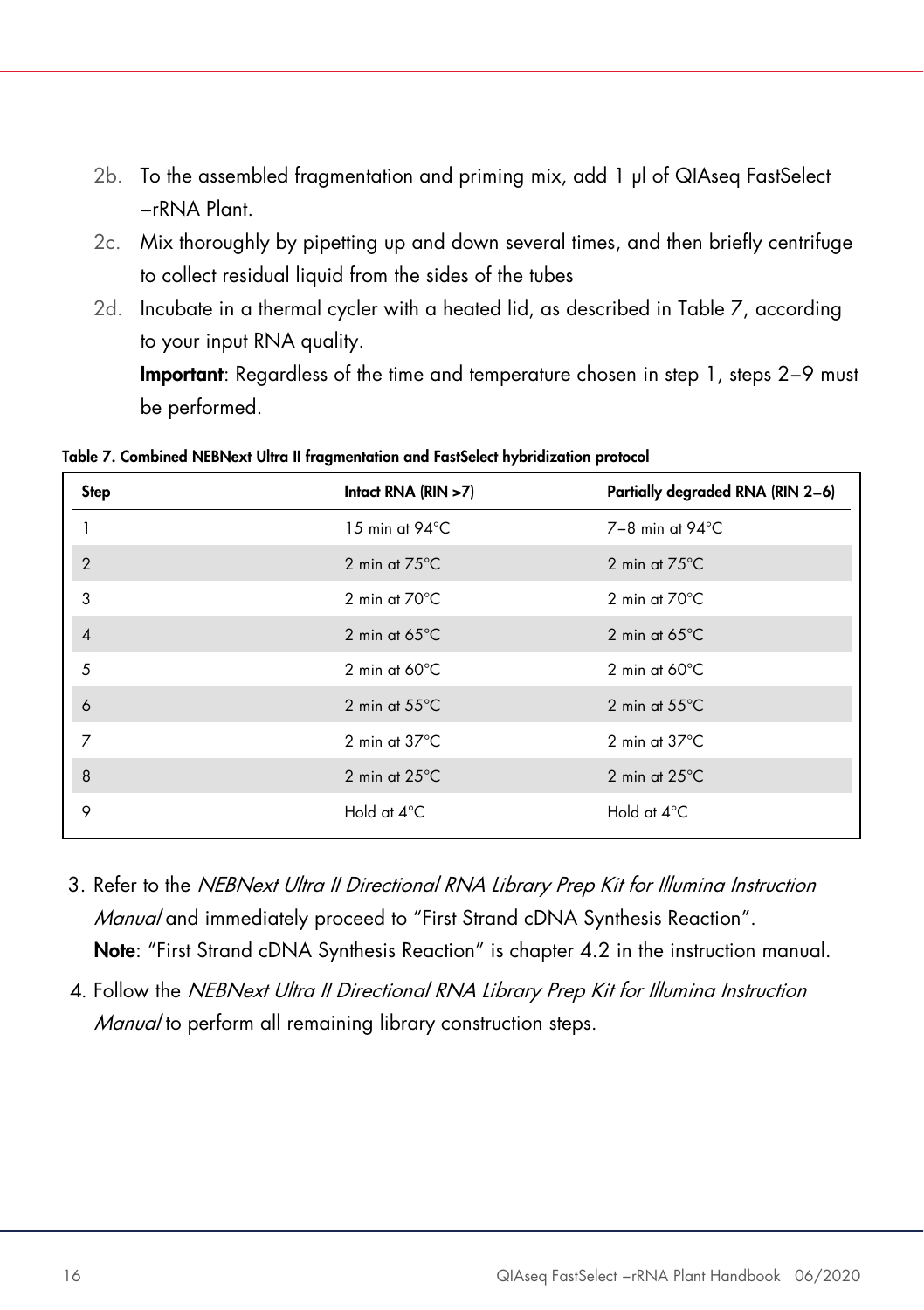# Protocol: QIAseq FastSelect -rRNA Plant with the KAPA RNA HyperPrep Kit

#### Important points before starting

- The KAPA® RNA HyperPrep Kit (Roche cat. no. KK8540 and KK8541) is required for use with this protocol.
- $\bullet$  This protocol has been tested with 25 ng 1  $\mu$ g of total RNA.
- Important: It is highly recommended to dilute the KAPA adapters 1.5-fold compared to what is suggested in the default KAPA protocol.
- Refer to the KAPA RNA HyperPrep Kit Technical Data Sheet.

#### Procedure

- 1. Vortex the tube(s) from the QIAseq FastSelect Kit, and then briefly centrifuge to collect residual liquid from the sides of the tubes.
- 2. From the KAPA RNA HyperPrep Kit, prepare the fragmentation and priming mix described in Table 8 at room temperature in a nuclease-free tube.

#### Table 8. KAPA RNA HyperPrep fragmentation and priming mix

| Component                                | Volume/reaction |
|------------------------------------------|-----------------|
| Total RNA $(25 \text{ ng}-1 \text{ pg})$ | 9 $\mu$         |
| Fragment, prime, and elute buffer (2X)*  | 10 ul           |
| Total volume                             | 19 JJ           |

\* From the KAPA RNA HyperPrep Kit.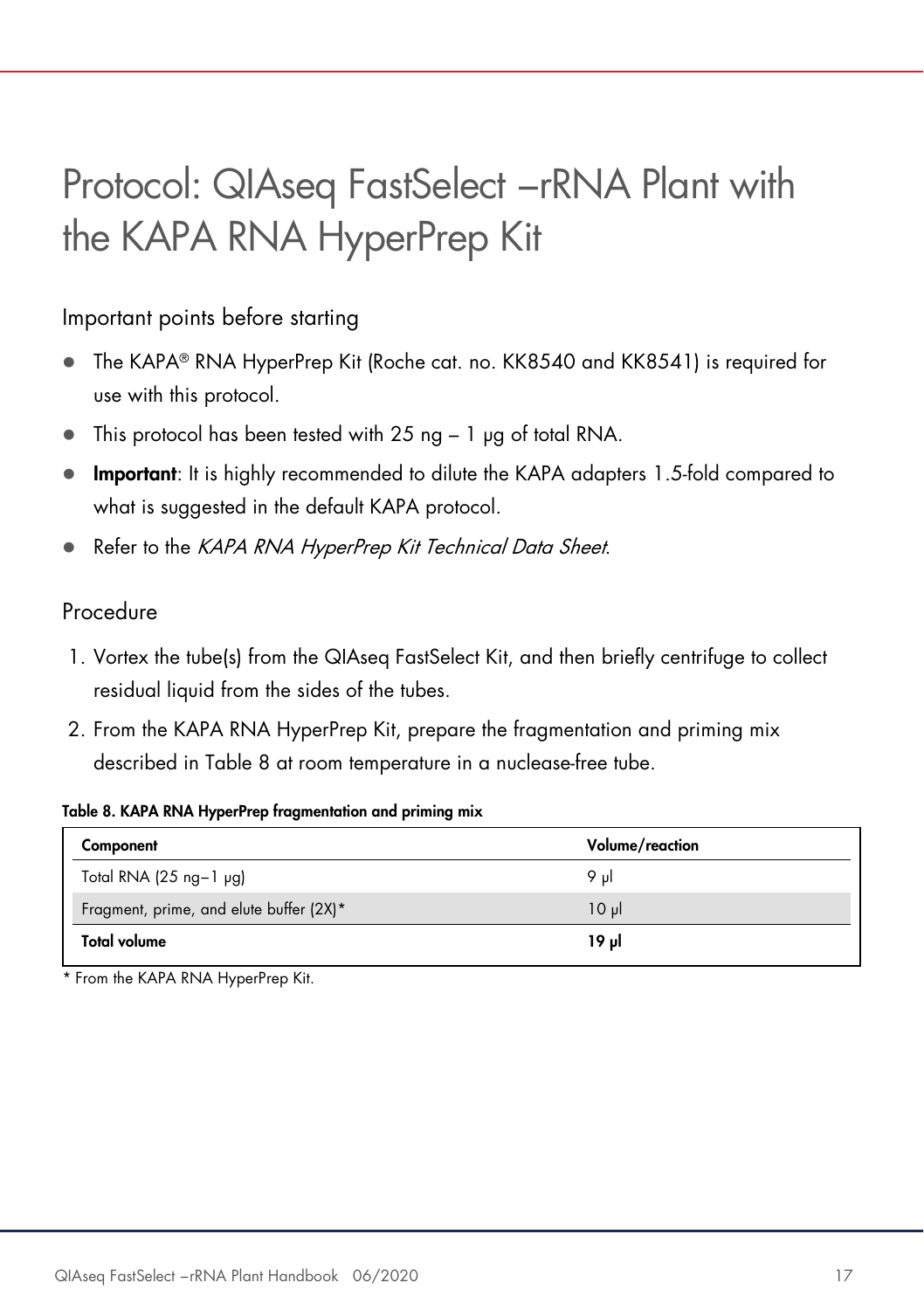- 3. To the assembled fragmentation and priming mix, add 1 μl of QIAseq FastSelect −rRNA Plant.
- 4. Mix thoroughly by gently pipetting the reaction up and down several times, and then briefly centrifuge to collect residual liquid from the sides of the tubes.
- 5. Incubate in a thermal cycler with a heated lid, as described in Table 9, according to your input RNA quality.

Important: Regardless of the time and temperature chosen in step 1, steps 2−9 must be performed.

|  | Table 9. Combined KAPA RNA HyperPrep fragmentation and FastSelect hybridization protocol |  |  |  |  |  |
|--|------------------------------------------------------------------------------------------|--|--|--|--|--|
|--|------------------------------------------------------------------------------------------|--|--|--|--|--|

| Input RNA type                                                                                                                                                       | Step           | Time and temperature                                                                       |
|----------------------------------------------------------------------------------------------------------------------------------------------------------------------|----------------|--------------------------------------------------------------------------------------------|
| Intact                                                                                                                                                               | $1*$           | Choose:                                                                                    |
|                                                                                                                                                                      |                | 8 min at $94^{\circ}$ C or<br>6 min at $94^{\circ}$ C <i>or</i><br>6 min at $85^{\circ}$ C |
| Partially degraded                                                                                                                                                   | 1 <sup>†</sup> | $1-6$ min at $85^{\circ}$ C                                                                |
| Degraded (e.g., FFPE)                                                                                                                                                | $1^{\ddagger}$ | No fragmentation                                                                           |
| Steps 2-9 are performed regardless<br>of input RNA quality. They need to<br>be performed whether the RNA is<br>high quality, moderate quality,<br>FFPE, or degraded. | 2              | 2 min at $75^{\circ}$ C                                                                    |
|                                                                                                                                                                      | 3              | 2 min at $70^{\circ}$ C                                                                    |
|                                                                                                                                                                      | $\overline{A}$ | 2 min at $65^{\circ}$ C                                                                    |
|                                                                                                                                                                      | 5              | 2 min at $60^{\circ}$ C                                                                    |
|                                                                                                                                                                      | 6              | 2 min at $55^{\circ}$ C                                                                    |
|                                                                                                                                                                      | 7              | 2 min at $37^{\circ}$ C                                                                    |
|                                                                                                                                                                      | 8              | 2 min at $25^{\circ}$ C                                                                    |
|                                                                                                                                                                      | 9              | Hold at 4°C                                                                                |

\* Choose one option, depending on whether you want a desired mean library insert size of 100−200 bp (8 min at 94°C), 200−300 bp (6 min at 94°C), or 300−400 bp (6 min at 85°C).

† For a desired mean library insert size of 100−300 bp.

‡ For a desired mean library insert size of 100−200 bp.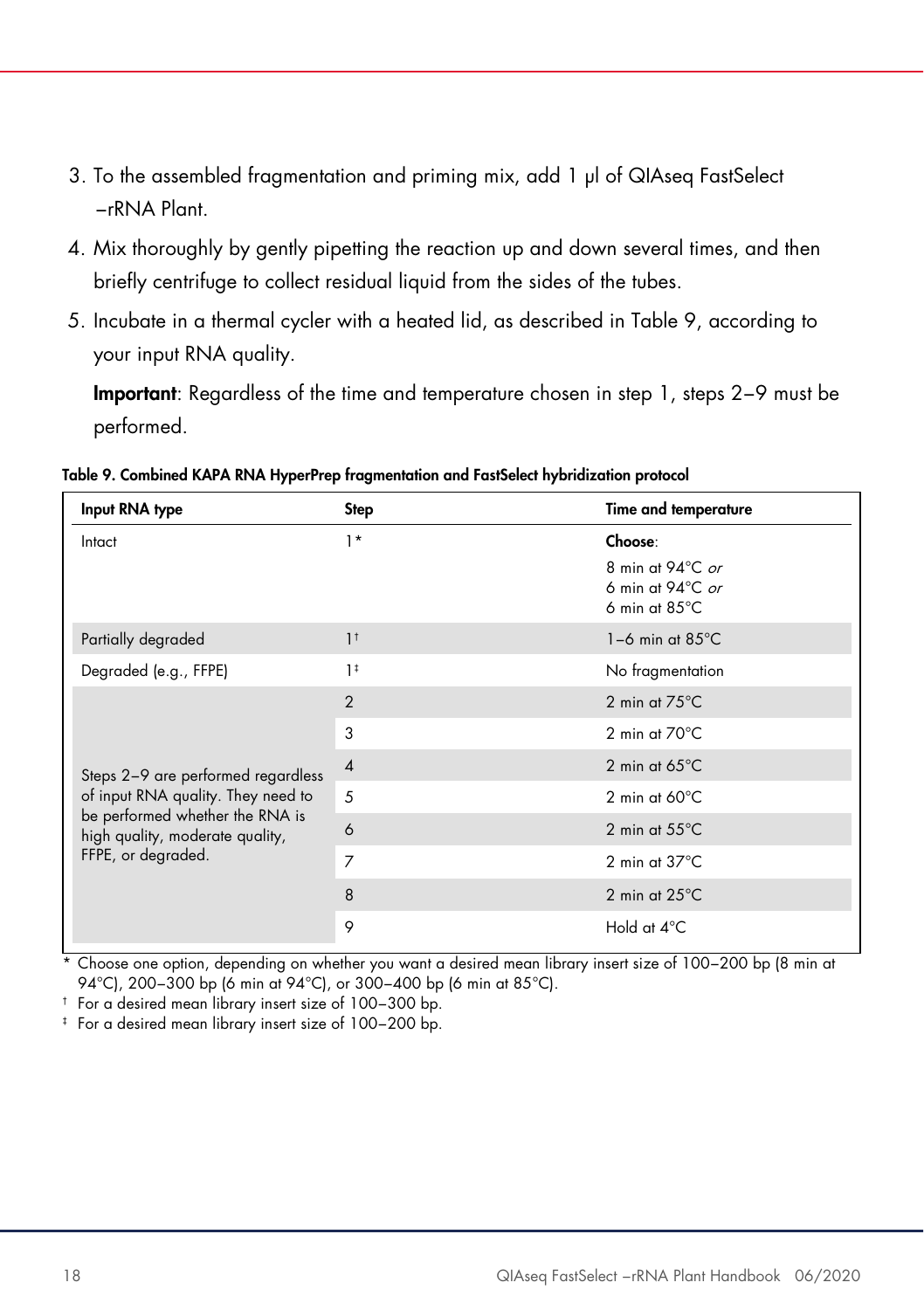- 6. Refer to the KAPA RNA HyperPrep Kit Technical Data Sheet and immediately proceed to "1st Strand Synthesis".
- 7. Follow the KAPA RNA HyperPrep Kit Technical Data Sheet to perform all remaining library construction steps.



It is highly recommended to dilute the KAPA adapters 1.5-fold compared to what is suggested in the default KAPA protocol.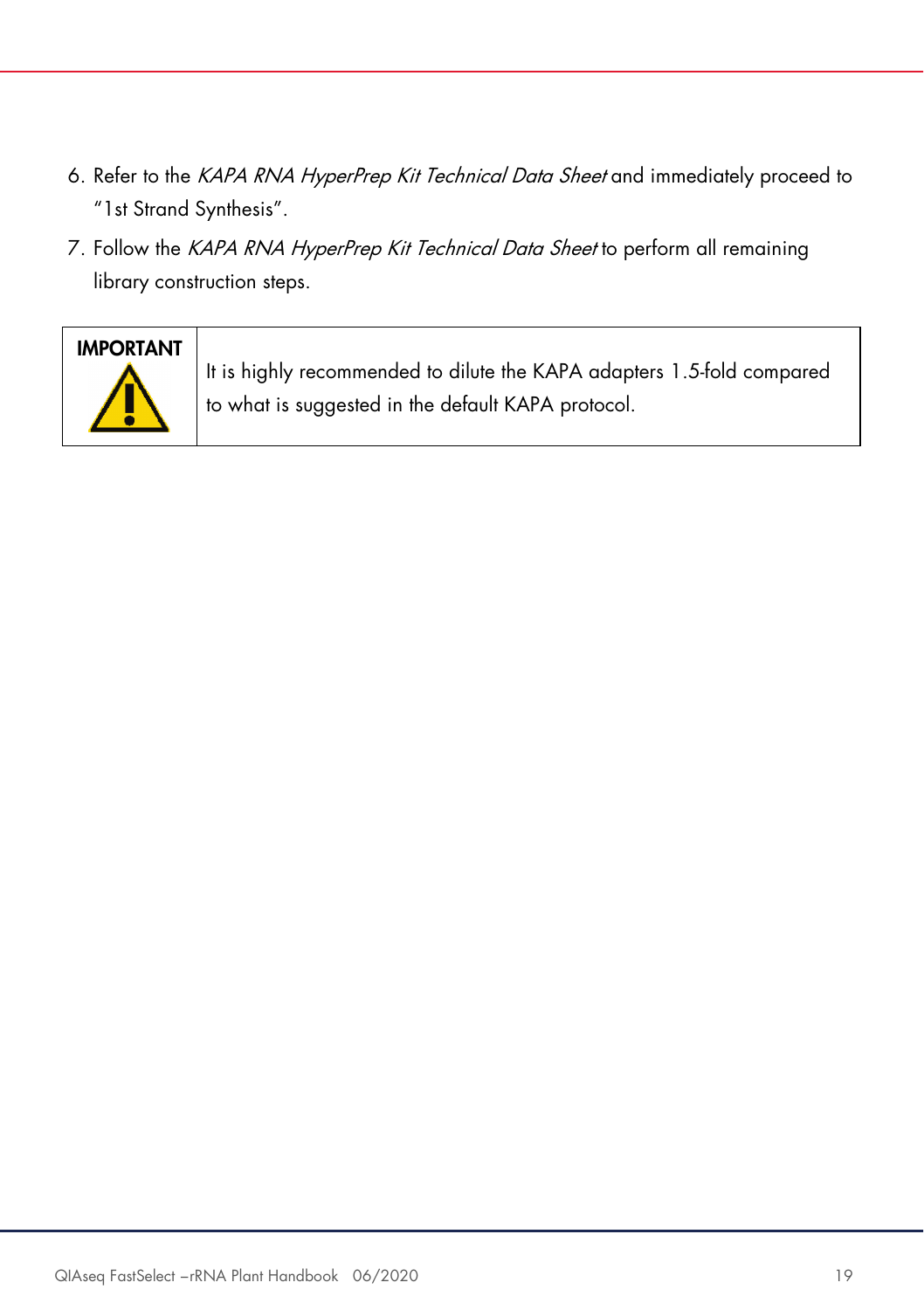### Troubleshooting Guide

This troubleshooting guide may be helpful in solving any problems that may arise. For more information, see also the Frequently Asked Questions page at our Technical Support Center: www.qiagen.com/FAQ/FAQList.aspx The scientists in QIAGEN Technical Services are always happy to answer any questions you may have about either the information and/or protocols in this handbook or sample and assay technologies (for contact information, visit www.qiagen.com).

|                                            | <b>Comments and suggestions</b>                                                                                 |
|--------------------------------------------|-----------------------------------------------------------------------------------------------------------------|
| Adapter-dimer observed in final library QC |                                                                                                                 |
| Final library insufficiently cleaned       | Perform a second cleanup of the final library using the same beads-<br>to-sample ratio as in the first cleanup. |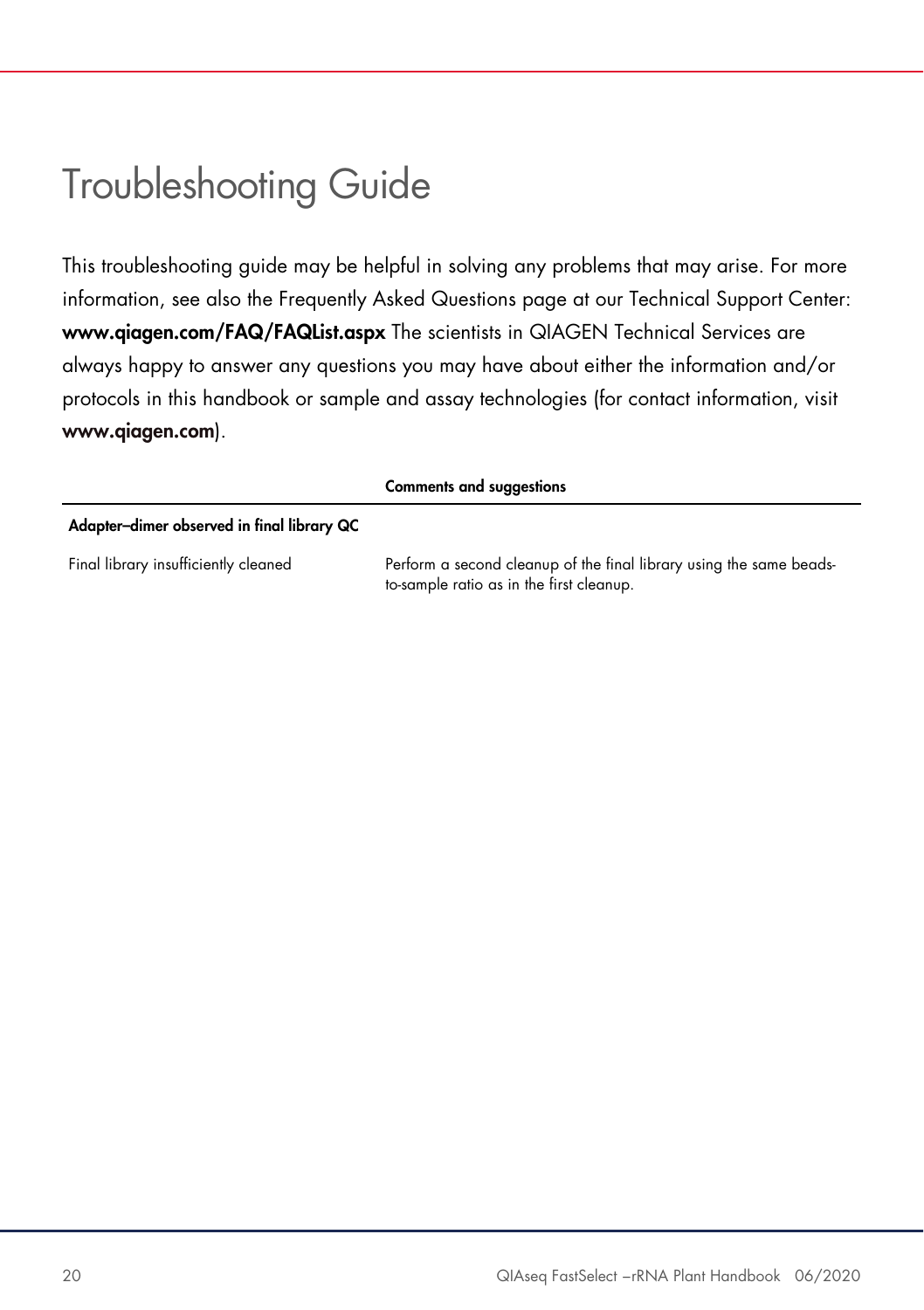### Ordering Information

| Product                                          | <b>Contents</b>                                                                                                                                                                                                                                               | Cat. no. |
|--------------------------------------------------|---------------------------------------------------------------------------------------------------------------------------------------------------------------------------------------------------------------------------------------------------------------|----------|
| QIAseq FastSelect<br>-rRNA Plant Kit (24)        | For 24 reactions: cytoplasmic, mitochondrial and<br>chloroplast rRNA removal reagent; supports plant                                                                                                                                                          | 334315   |
| <b>QIAseq FastSelect</b><br>-rRNA Plant Kit (96) | For 96 reactions: cytoplasmic, mitochondrial and<br>chloroplast rRNA removal reagent; supports plant                                                                                                                                                          | 334317   |
| QIAseq FastSelect<br>-rRNA Plant Kit (384)       | For 384 reactions: cytoplasmic, mitochondrial<br>and chloroplast rRNA removal reagent;<br>supports plant                                                                                                                                                      | 334319   |
| QlAseq Stranded Total<br>RNA Lib Kit (24)        | For 24 stranded RNA-seq sequencing library<br>preparation reactions: fragmentation, reverse<br>transcription, second-strand synthesis +<br>end-repair + A-addition, adapter ligation,<br>CleanStart® PCR enrichment, and QIAseq Beads<br>for library cleanups | 180743   |
| QlAseq Stranded Total<br>RNA Lib Kit (96)        | For 96 stranded RNA-seq sequencing library<br>preparation reactions: fragmentation, reverse<br>transcription, second-strand synthesis +<br>end-repair + A-addition, adapter ligation,<br>CleanStart PCR enrichment, and QIAseq Beads<br>for library cleanups  | 180745   |

For up-to-date licensing information and product-specific disclaimers, see the respective QIAGEN kit handbook or user manual. QIAGEN kit handbooks and user manuals are available at www.qiagen.com or can be requested from QIAGEN Technical Services or your local distributor.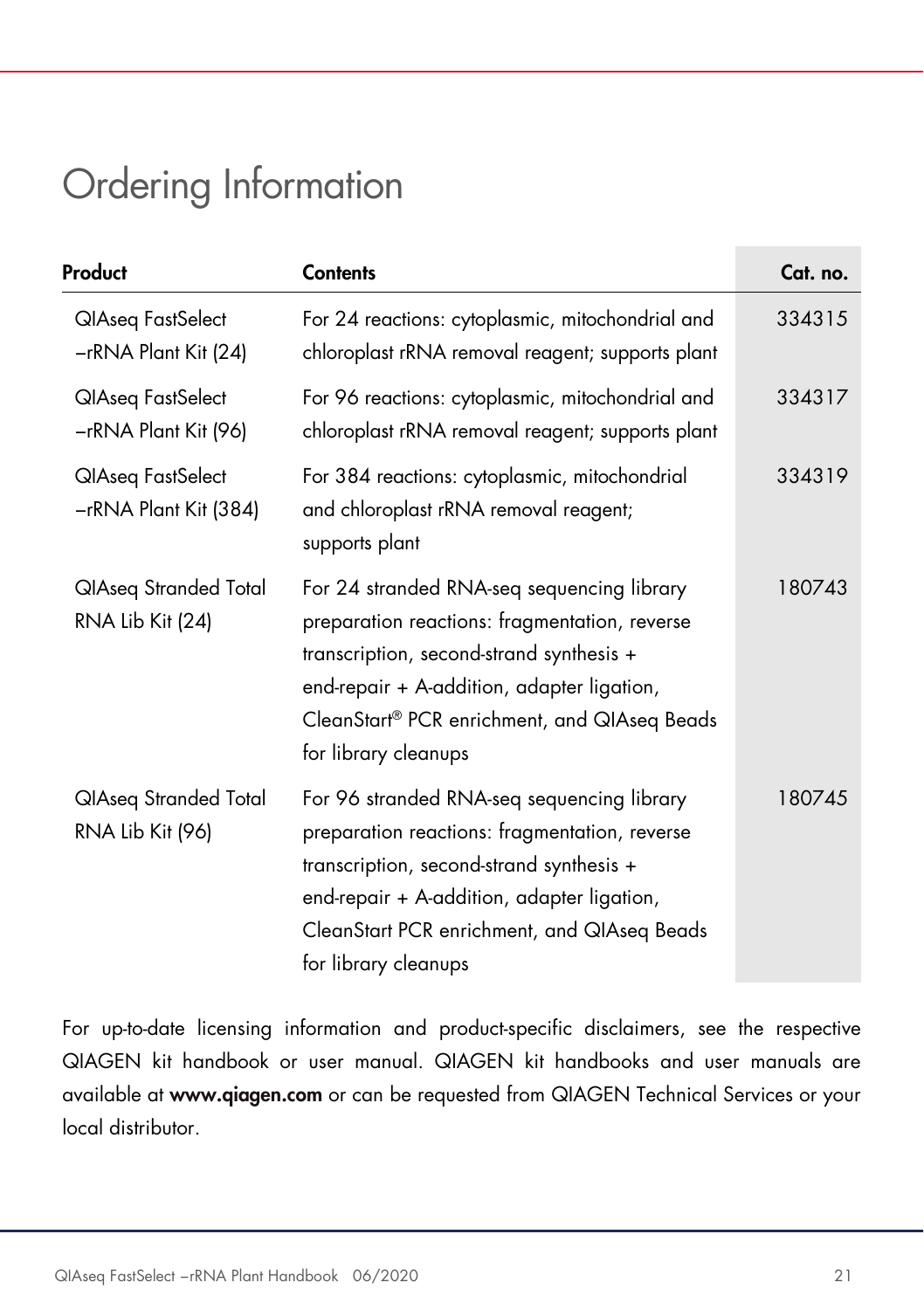### Document Revision History

| <b>Date</b> | Changes         |
|-------------|-----------------|
| 06/2020     | Initial release |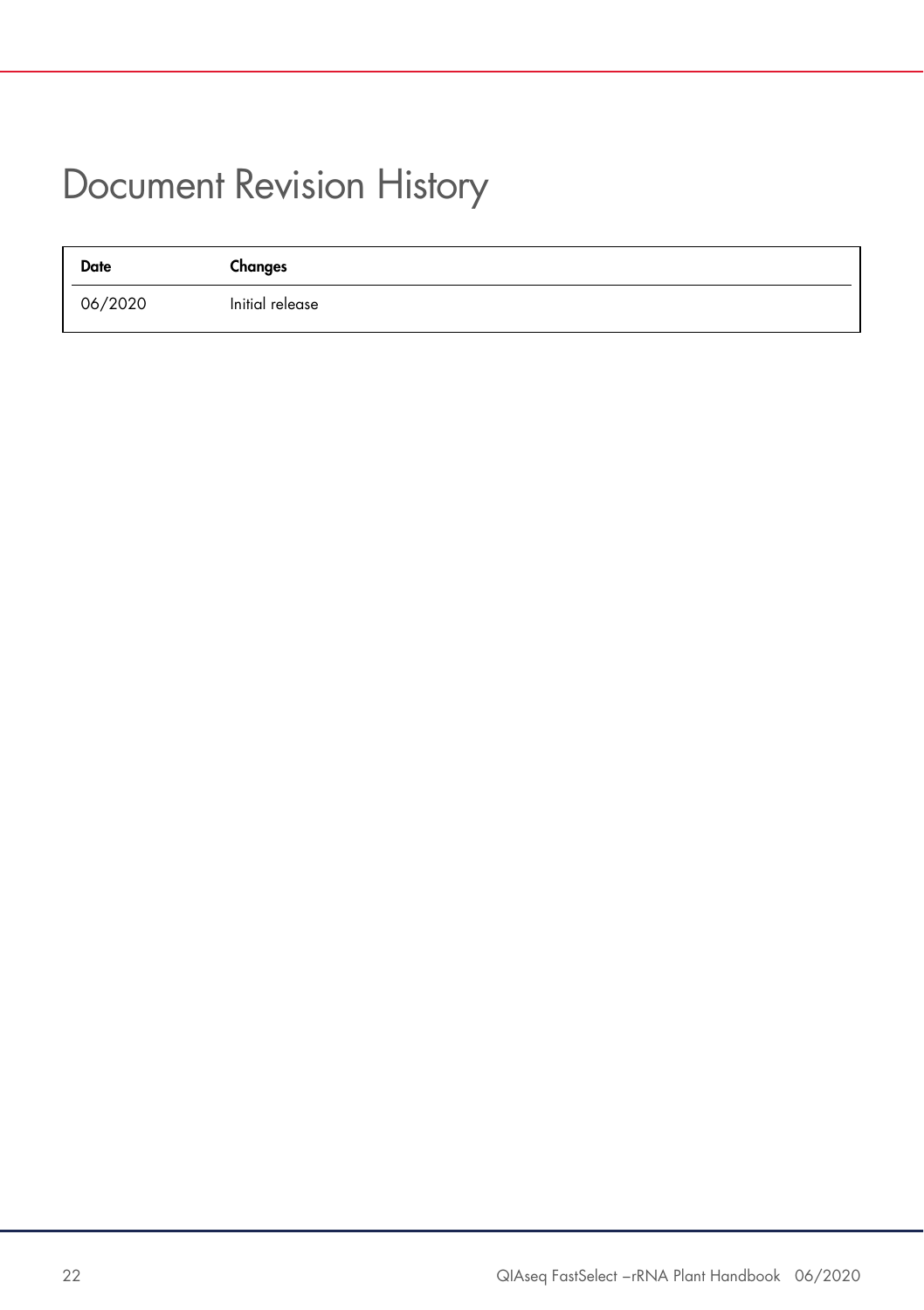#### Limited License Agreement for QIAseq FastSelect −rRNA Plant

Use of this product signifies the agreement of any purchaser or user of the product to the following terms:

- 1. The product may be used solely in accordance with the protocols provided with the product and this handbook and for use with components contained in the kit only. QIAGEN grants no license under any of its intellectual property to use or incorporate the enclosed components of this kit with any components not included within this kit except as described in the protocols provided with the product, this handbook, and additional protocols available at www.qiagen.com. Some of these additional protocols have been provided by QIAGEN users tor QIAGEN users. These protocols have not been thoroughly tested or optimized by QIAGEN.<br>QIAGEN neither guarantees them nor warrants that they do not infringe
- 2. Other than expressly stated licenses, QIAGEN makes no warranty that this kit and/or its use(s) do not infringe the rights of third-parties.
- 3. This kit and its components are licensed for one-time use and may not be reused, refurbished, or resold.
- 4. QIAGEN specifically disclaims any other licenses, expressed or implied other than those expressly stated.
- 5. The purchaser and user of the kit agree not to take or permit anyone else to take any steps that could lead to or facilitate any acts prohibited above. QIAGEN may enforce the prohibitions of this Limited License Agreement in any Court, and shall recover all its investigative and Court costs, including attorney fees, in any action to enforce this Limited License Agreement or any of its intellectual property rights relating to the kit and/or its components.

#### For updated license terms, see www.qiagen.com

Trademarks: QIAGEN®, Sample to Insight®, QIAseq®, CleanStart®, FastSelect™ (QIAGEN Group); Bioanalyzer®, TapeStation®, Fragment Analyzer™ (Agilent<br>Technologies, Inc.); Illumina®, TruSeq® (Illumina, Inc.); NEB®, NEBNext® ( etc. used in this document, even when not specifically marked as such, are not to be considered unprotected by law.

06/2020 HB-2783-001 © 2020 QIAGEN, all rights reserved.